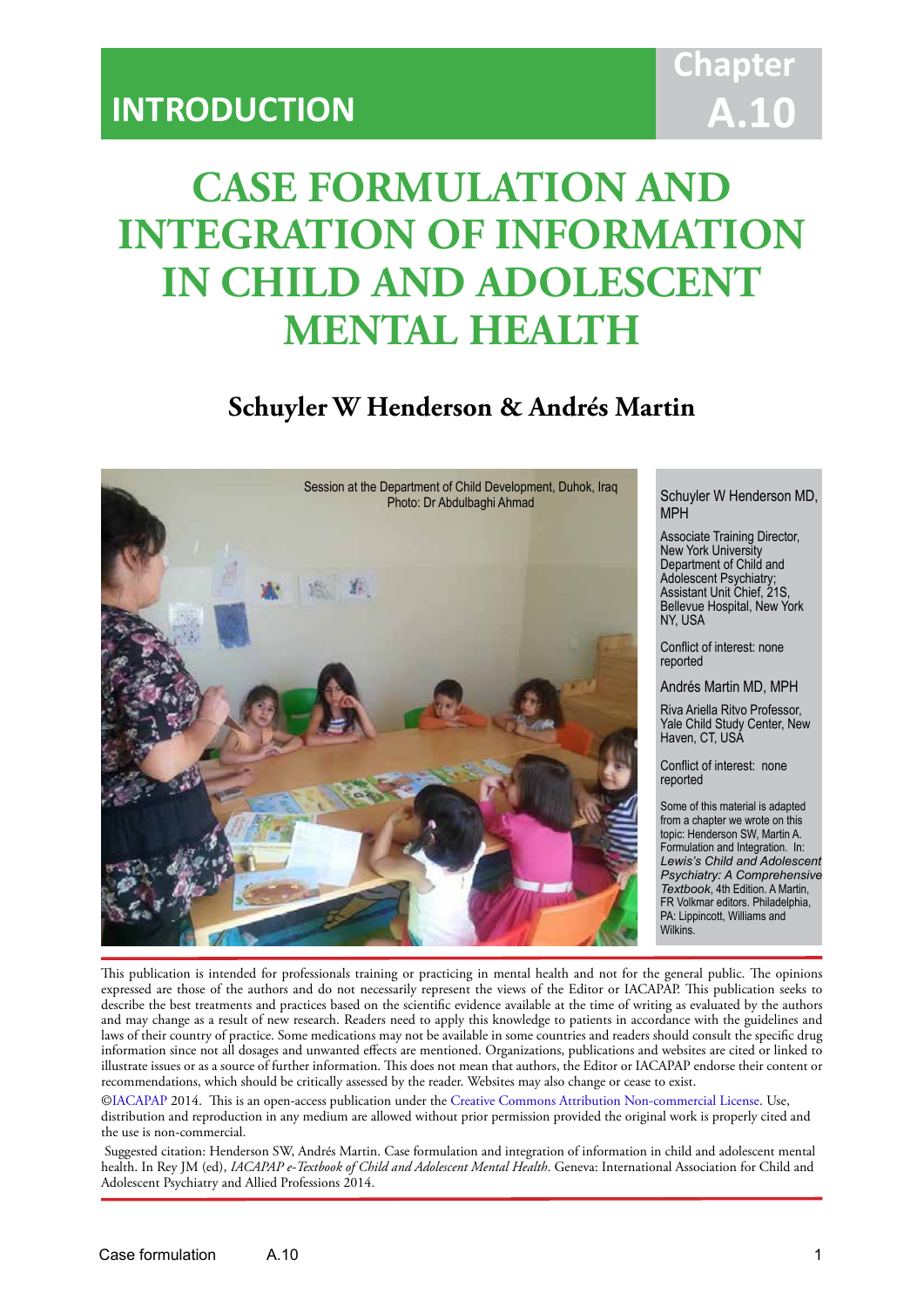Being able to formulate a case is one of the key skills for clinicians working in child and adolescent mental health, but it is not an easy skill to master. Case formulation involves turning a patient's narrative and all the information derived from examinations, interviews with parents and teachers, and medical and school reports into a coherent and not necessarily lengthy story that will help to develop a treatment plan (see Chapter A.11). The formulation is a distillation of a child's and family's complicated, nuanced experiences into a manageable, meaningful synopsis (Winters et al, 2007), but a good formulation is more than just a summary: it provides information that may not be obvious in the isolated components leading up to it.

#### **THE SHAPE OF A FORMULATION**

A formulation has to convey relevant signs and symptoms as well as pertinent negatives (i.e., key absent symptoms) ; provide meaningful, explanatory contexts for these signs and symptoms, including familial, social, educational, and cultural contexts; justify diagnoses (or no diagnosis, if warranted); and describe treatment options based on the diagnostic considerations.

The core components informing a diagnostic formulation tend to follow a standard trajectory with common signposts to guide the reader: referral source, identifying information, history of present illness, significant past psychiatric and medical histories, psychosocial contexts, mental status, diagnostic considerations, and treatment planning (Table A.10.1). The consistency in a formulation's architecture permits clinicians to follow a familiar route while attuned to important details and nuances.

Whether in psychoanalytic case studies or in brief presentations on ward rounds, and across systems and countries, the overall shape of the formulation remains the same. Within this broad shape, there are two common models that can help organize the conceptual backbone of the formulation. These are the *biopsychosocial formulation* and the *Four Ps*.

#### **THE BIOPSYCHOSOCIAL MODEL**

As the biological sciences became increasingly sophisticated and dominant in the twentieth century, concerns were raised about the value of non-biological factors in the etiology, presentation, and treatment of diseases and disorders. In the face of these changes, Meyer (1948) promoted the *psychobiological* approach and Engel subsequently developed, named, and advocated for the *biopsychosocial* model, describing it as a "way of thinking that enables the physician to act rationally in areas now excluded from a rational approach" (Engel, 1980). Over the past three decades, the biopsychosocial model has become the most common model for formulating a case in mental health circles and has been widely adopted throughout medicine.

The fundamental goal of the model is to prevent reductionism, particularly biological reductionism, by ensuring that psychological and social factors are not excluded (see Table A.10.2). The biopsychosocial model may appear to be a neutral mediator between the three domains but, quite specifically, it is not neutral: it is intended to oppose biomedical, psychological and social reductionism. Regardless

#### • Do you have a question?

A comment?

[Click here to go to the](https://www.facebook.com/pages/IACAPAP-Textbook-of-Child-and-Adolescent-Mental-Health/249690448525378)  Textbook's Facebook page to share your views about the Textbook with other readers, question the authors or editor and make comments.

#### **Reductionism**

"A line of thought which holds that a complex system is nothing but the sum of its parts and that an account of it can be reduced to accounts of individual constituents" (http://en.wikipedia.org/wiki/ Reductionism).

In psychology, reductionism usually refers to theories or explanations that oversimplify behaviour or cognitive processes often by excluding different perspectives, and, in doing so, neglect to explain the complexities of the mind. An example of reductionism would be to attribute behaviours exclusively to biological processes while ignoring family and social influences, or vice versa.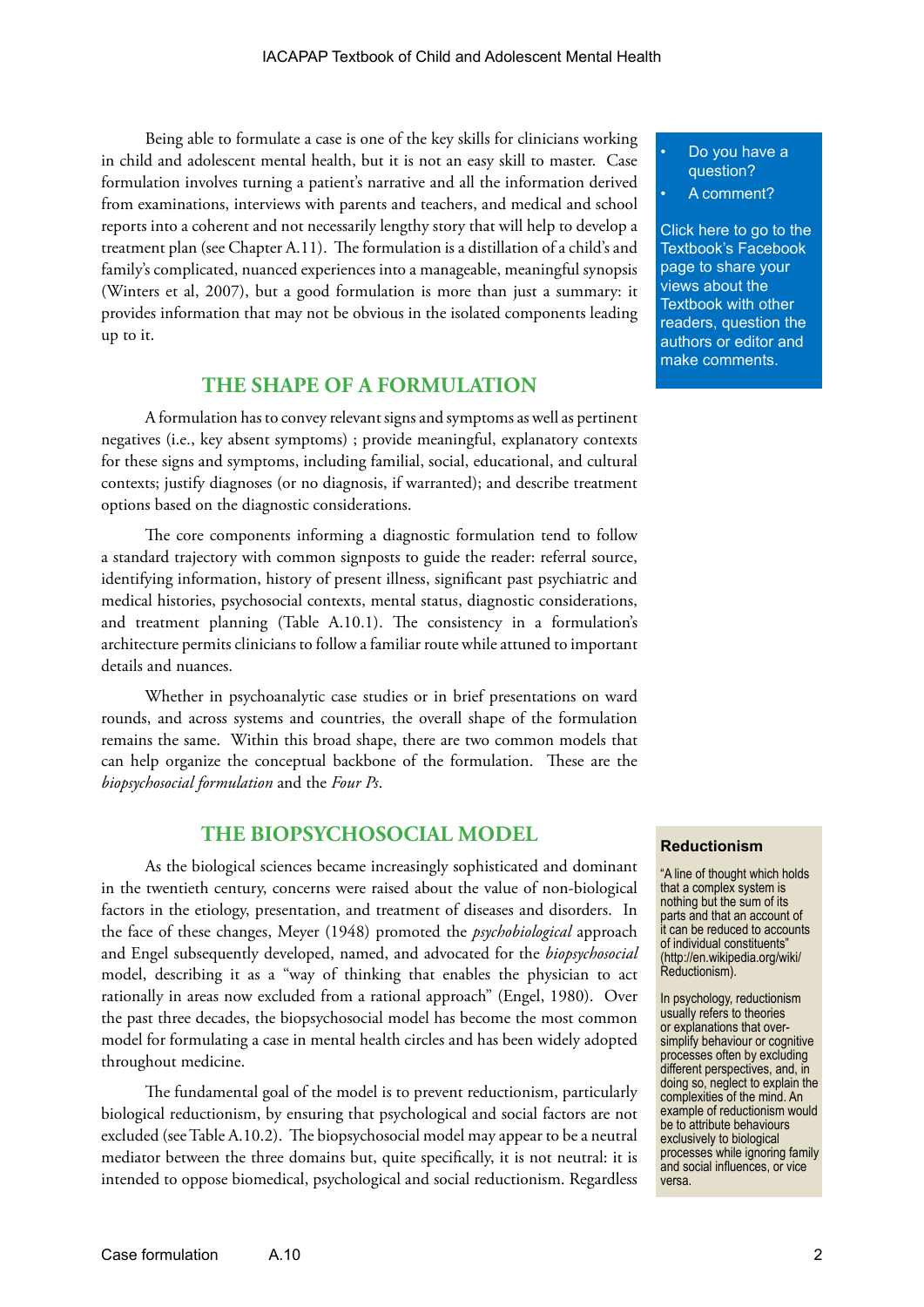| <b>COMPONENT</b>                          | <b>DETAILS CAN INCLUDE:</b>                                                                                                                                             |  |
|-------------------------------------------|-------------------------------------------------------------------------------------------------------------------------------------------------------------------------|--|
| Sources of information                    | Patient, collateral information, medical records                                                                                                                        |  |
| Chief complaint                           | What brought the patient in                                                                                                                                             |  |
| <b>History of present illness</b>         | Symptoms, course, severity, triggering events, pertinent negatives                                                                                                      |  |
| Past psychiatric history                  | Previous evaluations, therapies, hospitalizations, medications and<br>treatments; history of aggression or harm towards self or others;<br>substance abuse history      |  |
| Past medical history                      | Illnesses, hospitalizations, surgeries, and medications including<br>folk and alternative medicine remedies, etc.                                                       |  |
| Family psychiatric and<br>medical history | Pertinent positives and negatives in the family's psychiatric and<br>medical history, especially substance abuse, suicide, and cardiac<br>history (e.g., sudden deaths) |  |
| Social history                            | Family constellation, peer relations, interactions with the law and-<br>social services, and key events such as immigration                                             |  |
| <b>Education history</b>                  | Schools, grades, report cards, special or regular education,<br>changes in schools, suspensions                                                                         |  |
| Developmental history                     | Mother's pregnancy and labor, delivery, milestones during infancy;<br>stages of motor, cognitive, social and behavioral development.                                    |  |
| <b>Psychological testing</b>              | IQ, tests of adaptive functioning, speech and language<br>evaluations.                                                                                                  |  |
| Mental status exam                        |                                                                                                                                                                         |  |
| Assessment                                | Diagnoses, hypotheses of causality.                                                                                                                                     |  |
| Plan                                      | Treatment goals and options, other persons or agencies to<br>contact.                                                                                                   |  |

| Table A.10.1. Core components informing a diagnostic formulation |  |
|------------------------------------------------------------------|--|
|------------------------------------------------------------------|--|

of anatomical lesions, clear psychological or obvious social etiologies, this model insists that all three domains be accounted for. By doing so, it has been a powerful and successful model for physicians in all fields of medicine.

The *biological* domain circumscribes neuropsychiatric, genetic and physiological issues, focusing on, but not limited to, the functional operations of the brain and what might be directly affecting it. The *psychological* dimension includes an evaluation of the child's psychological make-up, including strengths and vulnerabilities, and offers the opportunity to include psychodynamic principles like defense structures, consciously and unconsciously driven patterns of behavior, responses to trauma and conflict, transferences and counter-transferences. The *social* dimension situates the child in their communities, exploring relationships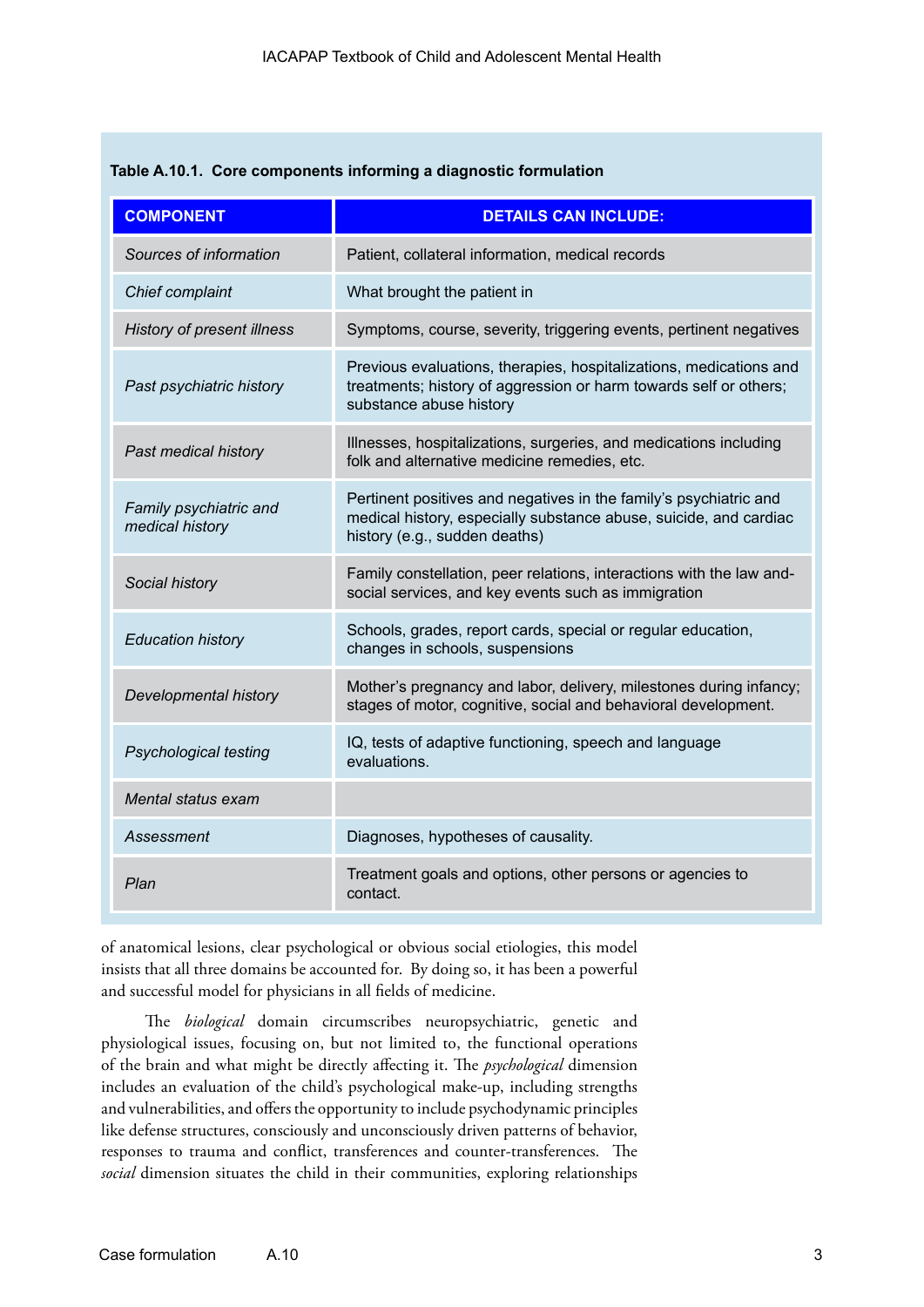| <b>BIOLOGICAL</b>     | <b>PSYCHOLOGICAL</b>                | <b>SOCIAL</b>               |
|-----------------------|-------------------------------------|-----------------------------|
| <b>Family history</b> | <b>Emotional development</b>        | <b>Family constellation</b> |
| $\bullet$             | $\bullet$                           | $\bullet$                   |
| Genetics              | <b>Personality structure</b>        | Peer relationships          |
| $\bullet$             | $\bullet$                           | $\bullet$                   |
| Physical development  | Self-esteem                         | School                      |
| $\bullet$             | $\bullet$                           | $\bullet$                   |
| Constitution          | Insight                             | Neighborhood                |
| $\bullet$             | $\bullet$                           | $\bullet$                   |
| Intelligence          | <b>Defenses</b>                     | Ethnic influences           |
| $\bullet$             | $\bullet$                           | $\bullet$                   |
| <b>Temperament</b>    | Patterns of behavior                | Socioeconomic issues        |
| $\bullet$             | $\bullet$                           | $\bullet$                   |
| Medical comorbidities | Patterns of cognition               | Culture(s)                  |
| $\bullet$             | $\bullet$                           | $\bullet$                   |
|                       | Responses to stressors<br>$\bullet$ | Religion(s)<br>$\bullet$    |
|                       | Coping strategies<br>$\bullet$      |                             |

#### **Defense mechanisms**

Coping styles or defense mechanisms are "mechanisms that mediate the individual's reaction to emotional conflicts and external stressors" (American Psychiatric Association, 2000 p821). Dysfunctional defense mechanisms tend to allow people to avoid reality or result in worsening problems, while functional coping skills help us deal with reality.

Defense mechanisms are part of everyday life. One is usually not aware of utilizing them. Defenses are:

- A major means of managing conflict and affect.
- Relatively unconscious
- Discrete from one another
- **Reversible**
- Adaptive as well as pathological [\(Vailliant, 2012\)](http://psychiatryonline.org/data/Journals/AJP/24848/885.pdf).

DSM-IV TR in Appendix B (American Psychiatric Association, 2000, pp. 811-813) describes a long list of defence mechanisms. The more common, from immature to mature, include:

- **• Denial**, when individuals refuse to accept the truth or face reality (on hearing of the death of a pet, a child says "no, my dog is still alive.").
- **• Repression** involves 'forgetting' something bad or unpleasant (e.g., forgetting a meeting with someone one does not like).
- In the case of **regression** we revert to child-like behaviour usually as a response to stress (e.g., an adult cuddling up with an old toy when feeling sick with the 'flu)
- In **displacement** one transfers one's original feelings (usually anger) away from the object of one's anger to a harmless victim (e.g., arguing with one's partner after having a conflict at work; 'kicking the cat').
- **• Projection** leads us to project one's feelings or insecurities unto others (e.g., 'what are you looking at; don't you like what I am wearing?' when one is concerned about what one is wearing).
- **• Reaction formation** is when individuals express the opposite of their inner feelings in their behavior (e.g., bringing your boss a coffee instead of saying you're really angry at him/her)
- In **rationalization** individuals deal with conflicting or unpleasant stressors by explaining them away (e.g., car accident due to speeding explained away as a statistical fact).
- **• Sublimation** occurs when emotional conflict or stressors are dealt with by channeling maladaptive impulses into productive activities (e.g., a person who was neglected during their childhood channelling these feelings in helping other people).

To learn more about defence mechanisms in children you may read [the article by Carol Kurtz Walsh](http://www.ckwalsh.com/pdf/COPING_MECHANISMS.pdf).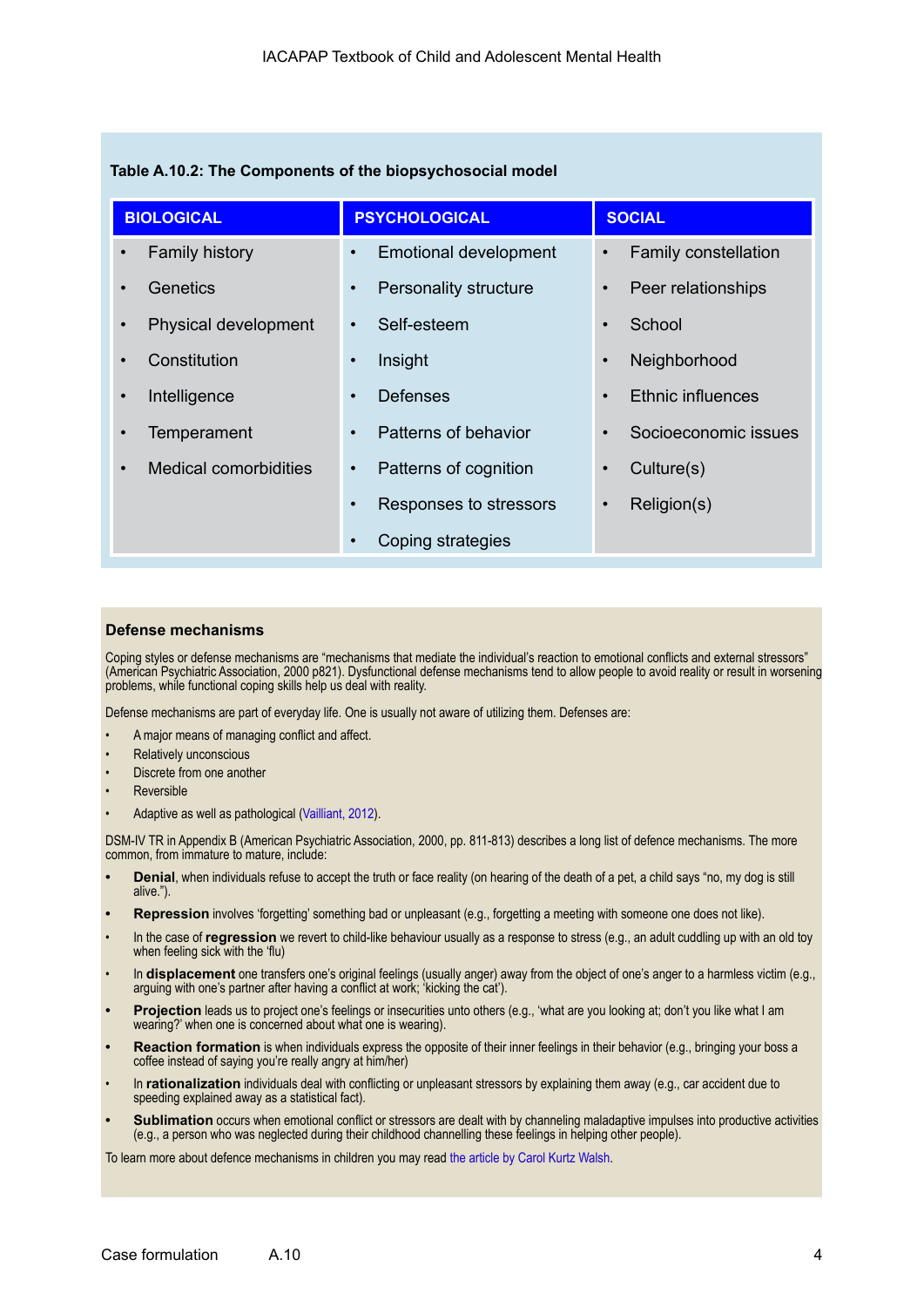with family and friends, as well as larger collective cultural organizations like schools, religion, socioeconomic class and ethnicity.

Advocates for the biopsychosocial model argue convincingly that it is needed because a "broad approach [is] essential to avoid premature closure of our efforts to understand the patient's needs, tunnel vision or an overly narrow approach to treatment" (Jellinek & McDermott, 2004). Furthermore, it is particularly useful for psychiatrists, who are in a unique position within medicine to address the biological, psychological and social dimensions of the patient (Gabbard & Kay, [2001](http://journals.psychiatryonline.org/article.aspx?Volume=158&page=1956&journalID=13)), and therefore are responsible for being attuned to each.

Nevertheless, critics of the model, also convincingly, note that the biopsychosocial model is "silent as to how to understand those aspects under different conditions and in different circumstances" (Ghaemi, 2003, 2009). While insisting that medical materialism or psychological and social dogmatism cannot suffice, this model does not guide the clinician how to weigh the relative contributions of each in any given patient. If a child is being bullied and has an aunt who is depressed, and has always been noted to be a worrier, the biopsychosocial model would provide slots for where each of these facts would fit, but no guidance on what needs to be addressed first, what is most important, what treatment should ensue, etc.

An additional flaw in this regard is that because the model is agnostic about the roles of biology, psychology and society, those who prefer one particular realm can devote their attention to it while paying lip service to the others in a few short sentences (Jellinek & McDermott, 2004). In particular, the tailing 'social' domain is often the least explored (Grunebaum, 2003). Virchow, the German physician, said that "medicine is a social science" and although psychiatry has a history of collaborating with sociology (Bloom, 2005), the academic and clinical intersections between mental health and other social sciences remain underexplored. This is especially true in regards to children, many of whom present to child and adolescent mental health workers due to fundamentally social concerns, such as impulsivity and hyperactivity in the classroom, conflict with parents, truancy and school refusal, or other externalizing disorders (Centers for Disease Control and Prevention, 2005), and where the 'social' component is nevertheless given short shrift.

The most worrying critique of the biopsychosocial model is that it does not blend or integrate the three dimensions as much as loosely knit them together through proximity in the formulation. Thus, how the social, biologic and psychological are integrated is left unanswered (McLaren, 1998).

The biopsychosocial model has been a step towards re-thinking reductionism and an opportunity for generating hypotheses about multiplydetermined etiologies, which may lead to improved capacity for further synthesis and understanding (Freedman, 1995). It is, nevertheless, not sufficient and barely good-enough.

#### **THE FOUR Ps**

The Four Ps model is more sophisticated than the biopsychosocial model in that it provides a framework imposing a chronology and an etiology on the

#### **Medical materialism, psychological and social dogmatism**

Medical materialism is the belief that a physiological, biomedical explanation suffices to explain abnormal or atypical behaviors, and therefore is a form of reductionism. The term was used by [William James](http://en.wikipedia.org/wiki/The_Varieties_of_Religious_Experience) who argued against explaining diverse or atypical psychic experiences as mental illness.

Psychological or social dogmatism is the belief that psychology or the social environment is, respectively, uniquely causal in abnormal or atypical behaviors, as when, for example, disruptive behavior in children is ascribed only to a chaotic social environment.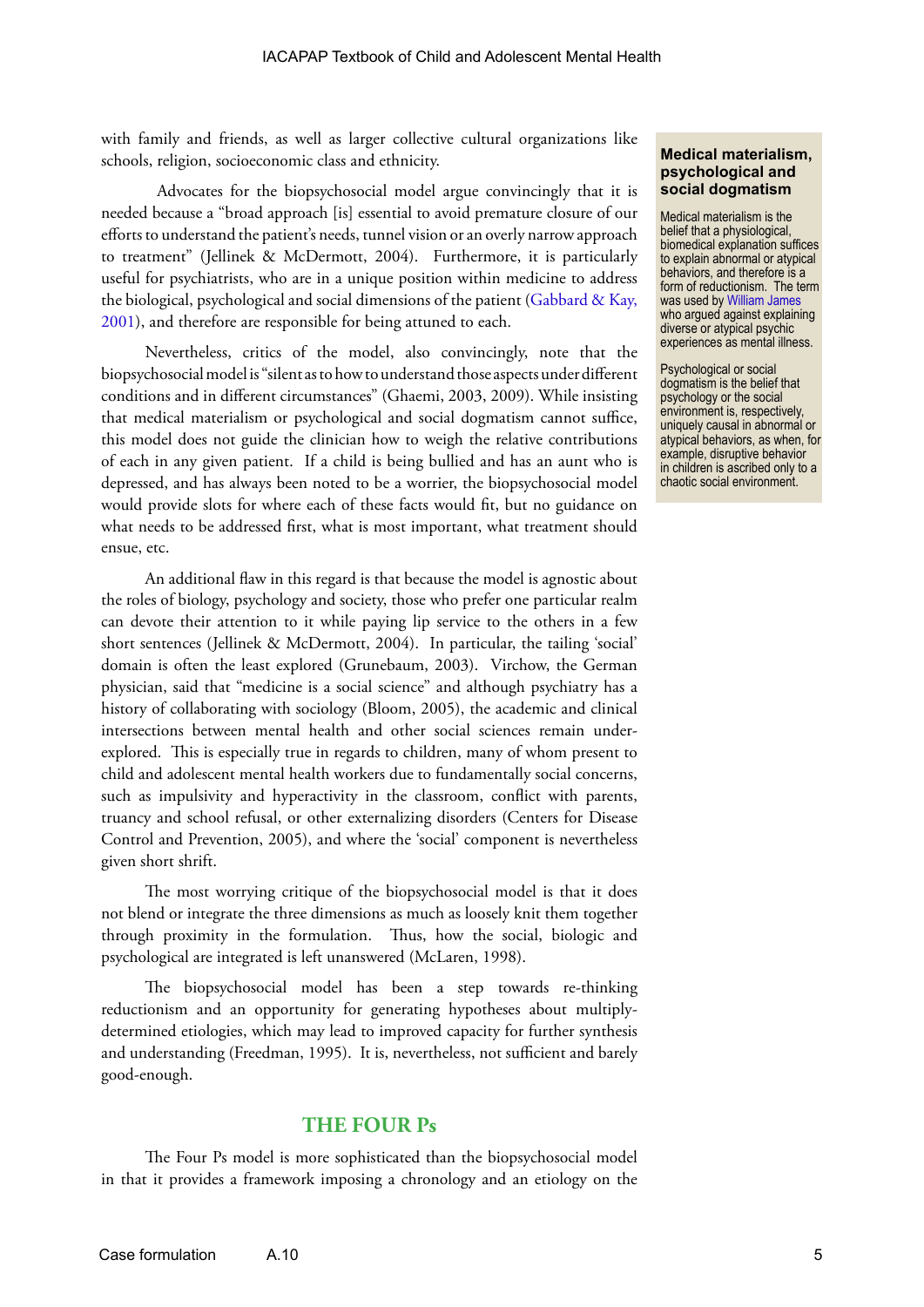| THE 'P'<br><b>CHARACTERISTIC</b><br><b>AND TRIGGER</b><br><b>QUESTION</b> | <b>BIOLOGICAL</b>                       | <b>PSYCHOLOGICAL</b>            | <b>SOCIAL</b>                                                                |
|---------------------------------------------------------------------------|-----------------------------------------|---------------------------------|------------------------------------------------------------------------------|
| Predisposing<br>Why me?                                                   | Genetic loading                         | Immature defensive<br>structure | Poverty and<br>adversity                                                     |
| <b>Precipitating</b><br>Why now?                                          | latrogenic reaction                     | <b>Recent loss</b>              | School stressors                                                             |
| Perpetuating<br>Why does it<br>continue?                                  | Poor response to<br>medication          | No support at school            | Unable to attend<br>therapy sessions<br>because of parents'<br>work schedule |
| <b>Protective</b><br>What can I rely on?                                  | Family history of<br>treatment response | Insightful                      | Community and<br>faith as sources of<br>support                              |

|  |  |  | Table A.10.3. Examples of where the biopsychosocial model meets the Four Ps model |  |  |
|--|--|--|-----------------------------------------------------------------------------------|--|--|
|--|--|--|-----------------------------------------------------------------------------------|--|--|

formulation and that suggests how and where interventions may take place. This model organizes the patient's presentation into *Predisposing*, *Precipitating*, *Perpetuating* and *Protective* factors (Table A.10.3):

- *• Predisposing* factors are the constellation of features that render the child vulnerable to the presenting symptoms such as family history, genetics, medical and psychiatric history, and chronic social stressors
- *• Precipitating* factors identify current symptoms, diagnostic reasoning about the role of inciting events, and concurrent illness
- *Perpetuating* factors are those that make the condition endure, such as the severity of the condition, compliance issues, and unresolved predisposing and precipitating factors.
- The fourth, *protective*, describes a patient's strengths, resilience and supports. Although other models can include strengths, this model explicitly foregrounds it.

The Four Ps can be easily used in conjunction with other models. For example, it can be blended with the biopsychosocial model (see Table A.10.3). As a framework, it can also be used to organize a psychodynamic formulation, beginning with *predisposing* vulnerabilities, personality structure, and history; *precipitating* trauma or life events; *perpetuating* maladaptive behaviors and resistances; and *protective* facets of the identity.

The Four Ps can be used with the Collaborative Problem Solving (CPS) model (Greene & Ablon, 2005). The CPS model comprehensively assesses cognitive deficits around frustration tolerance, flexibility and problem-solving, and it exemplifies a collaborative approach to the formulation, with caregivers coming together to understand the child and then working with the child to prevent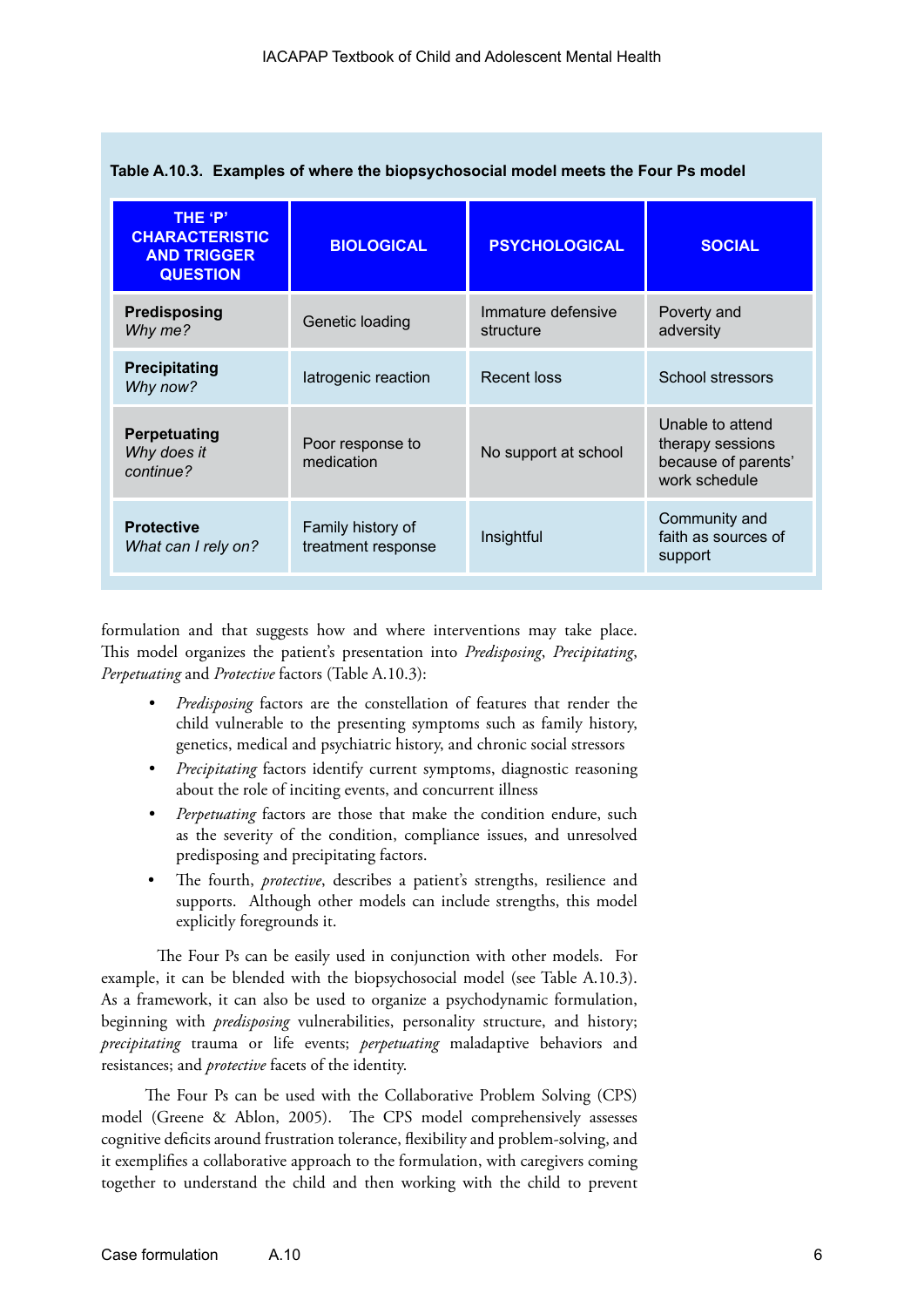dangerous or aggressive behaviors. As the child is also involved in formulating the plan, the Four Ps provides a concrete way of organizing the different factors that lead to problematic behaviors in a manner comprehensible to staff and patients alike.

The CPS approach expands on the precipitating and perpetuating factors, especially the ones pertaining to the child's learning (including his or her social learning). It then allows the staff to formulate appropriate, testable and patientspecific interventions based on observed behaviors and analysis of triggers (precipitating events), continued stresses (perpetuating factors), and strengths that can be tapped into (protective factors). This combination of the Four Ps formulation and the CPS model may be particularly apt on inpatient units (Greene et al, 2006).

Similarly, Havinghurst and Downey (2009) propose a *Mindful Formulation*. After collecting information, the Mindful Formulation uses a "patterns" worksheet where the child's affective responses, behaviors, and cognitions are collected in four domains:

- Child functioning
- Parents'/carers'/siblings'/significant other's functioning
- Relationships with the child and among significant others; and
- Relationships with and among the community.

The goal is trying to discern patterns of strength as well as patterns of weakness and vulnerability and then to use these patterns to flesh out the Four Ps.

Biological, psychological and social elements can fall under each category. The limitations of the Four Ps model include the nonstandard format (one does not begin a formulation with "predisposing factors") and an uneasy overlap between categories. There is little consolidation of the many factors except as to how they affect the patient's symptomology, although a strength of the model is that it is nevertheless explicit about arranging potentially etiological factors.

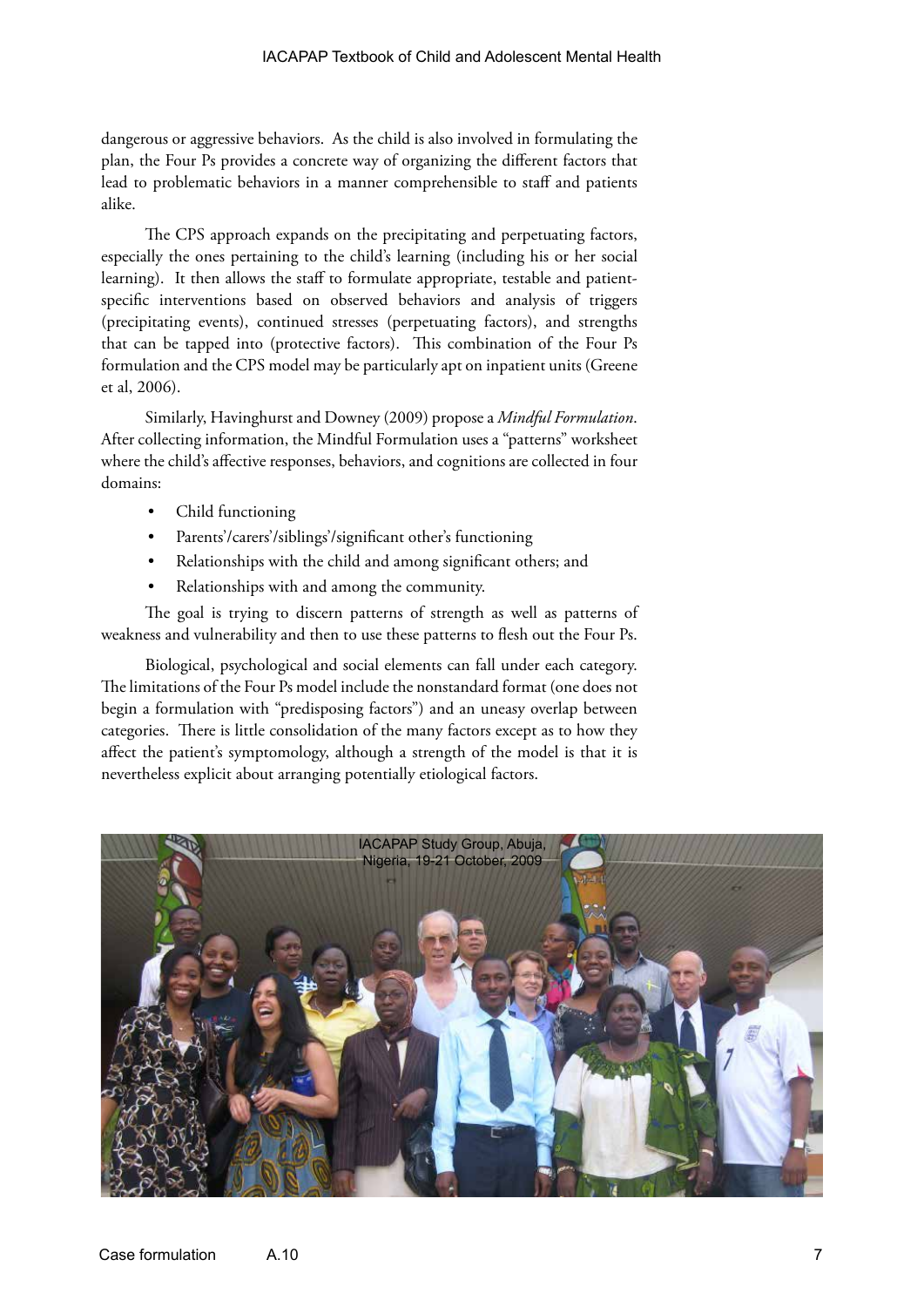#### **THE VARIETY OF FORMULATIONS**

Tauber writes that in science "observations assume their meanings within a particular context, for facts are not just products of sensation or measurement, as the positivists averred, but rather they reside within a conceptual framework that places the fact into an intelligible picture of the world" (Tauber, 2005). The formulation is not a value-neutral format containing dispassionately-arranged facts. The choice as to which facts to include and which to reject and the subsequent ordering and presentation of the facts collude to produce a value-laden product. A formulation is thus a condensation of values, informed by the nature of the encounter between the clinician and the patient; practical goals; training and experience; and implicit and explicit ethics.

#### **Location**

The shape of a formulation may depend less on the patient's narrative and more on the location of the clinical encounter. As an example, on a crisis service, an excellent trainee with a longstanding interest in psychoanalysis was presenting thoughtful and rich formulations about children with a focus on developmental conflicts with family and peers; although these issues were far from irrelevant, they did not help the team decide what treatment options were required that day or what immediate services we wanted to offer the family. The trainee's formulations were, however, well suited to his long-term therapy cases. With education on how to revise the formulation for the clinical milieu, the trainee was able to provide thoughtful, psychodynamically-informed formulations in concert with other observations and information that resulted in our ability to make plans for the families right then and there.

A formulation needs to reflect the imperatives of the system in which the encounter takes place and therefore mirrors clinical priorities. A formulation may focus on the severity and acuity of a patient's symptoms and needs in a crisis service; it may develop a working-model of treatment trials and planning in an inpatient unit; it may narrate the gradual blossoming of relationships, defenses and cathexes (emotional investments) cultivated and analyzed in a psychodynamic treatment. What each clinical milieu values is reflected in how the child's assessment and treatment will be formulated.

'A formulation needs to reflect the imperatives of the system in which the encounter takes place and therefore mirrors clinical priorities.'

#### **Treatment values**

One of the goals of a formulation is to drive a treatment plan (including no treatment, if warranted), and therefore the shape of a formulation will be influenced by treatment options (see Chapter A.11). Depending upon the type of treatment, the clinician will select questions and areas of assessment to explore. A clinician's training, biases, and experiences will naturally influence how questions are asked and what is explored; one of the advantages of learning different types of formulation techniques and perspectives is that it allows the clinician to become aware of his or her own biases, but also allows them to be explicit about their perspective and why it leads to certain treatment options.



'The formulation is not a value-neutral format containing dispassionately-arranged facts.'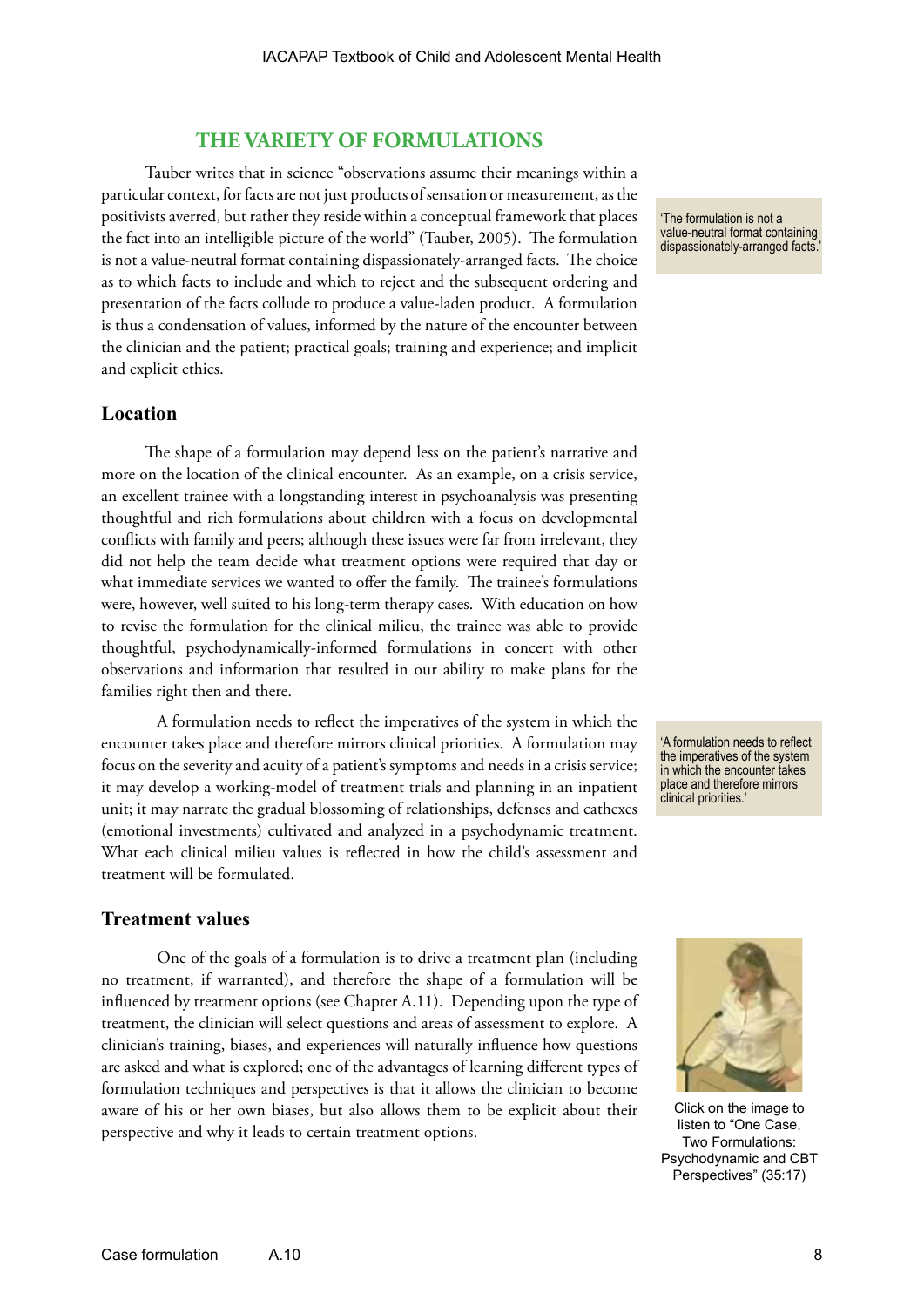#### **Etiological values**

What causes mental health disorders, maladies, diseases, problems, issues? What factors conspire to make a child drop out of school? The biopsychosocial and Four Ps models create a great deal of space in which these questions can be answered, and yet they do not compel an answer. They do no prognostic work themselves. Some have suggested that we need to use models that are less flimsy and wishy-washy, and that we use models that confidently assert etiological claims (not with arrogant hubris, but based on what we know as clinicians and respect for what we have learned from our science and our history, and so on).

#### *The Four Perspectives model*

Attempting to provide an alternative to the biopsychosocial model is another model, the *Four Perspectives* (not to be confused with the Four Ps) (see Table A.10.4). The Four Perspectives model provides a means of distinguishing mental health conditions based not on the conglomerative biopsychosocial model, but on etiology and treatment options (McHugh & Slavney, 1998). The concept of pluralism, defined by Havens (2005) as a process of "refining methods, not mixing them" has deeply informed the Four Perspectives model.

The Four Perspectives each come with a treatment paradigm:

- *Disease*, the keystone of the biomedical perspective, is a clinical entity, a pathological condition with a specific etiology and with a likely prognosis. The treatment for disease involves prevention and cure, by interventions that directly or indirectly affect the pathological process and/or produce symptom relief (which may, of course, include psychological interventions)
- *• Dimensions* are based on vulnerabilities due to a person's position within ranges of psychological domains (such as intellectual disability or temperament). They are addressed with guidance
- *• Behaviors*, maladaptive or undesirable goal-directed activities, need to be ameliorated, stopped or interrupted, through social, psychological and/or medical means
- The fourth perspective is *the life story*, based in the reconstruction of narratives through talk therapy. Treatment is usually sought due to emotional states of distress and proceeds through interpretation.



Some of the participants in IACAPAP's Helmut Remschmidt Research Seminar Beijing, February 21-26, 2010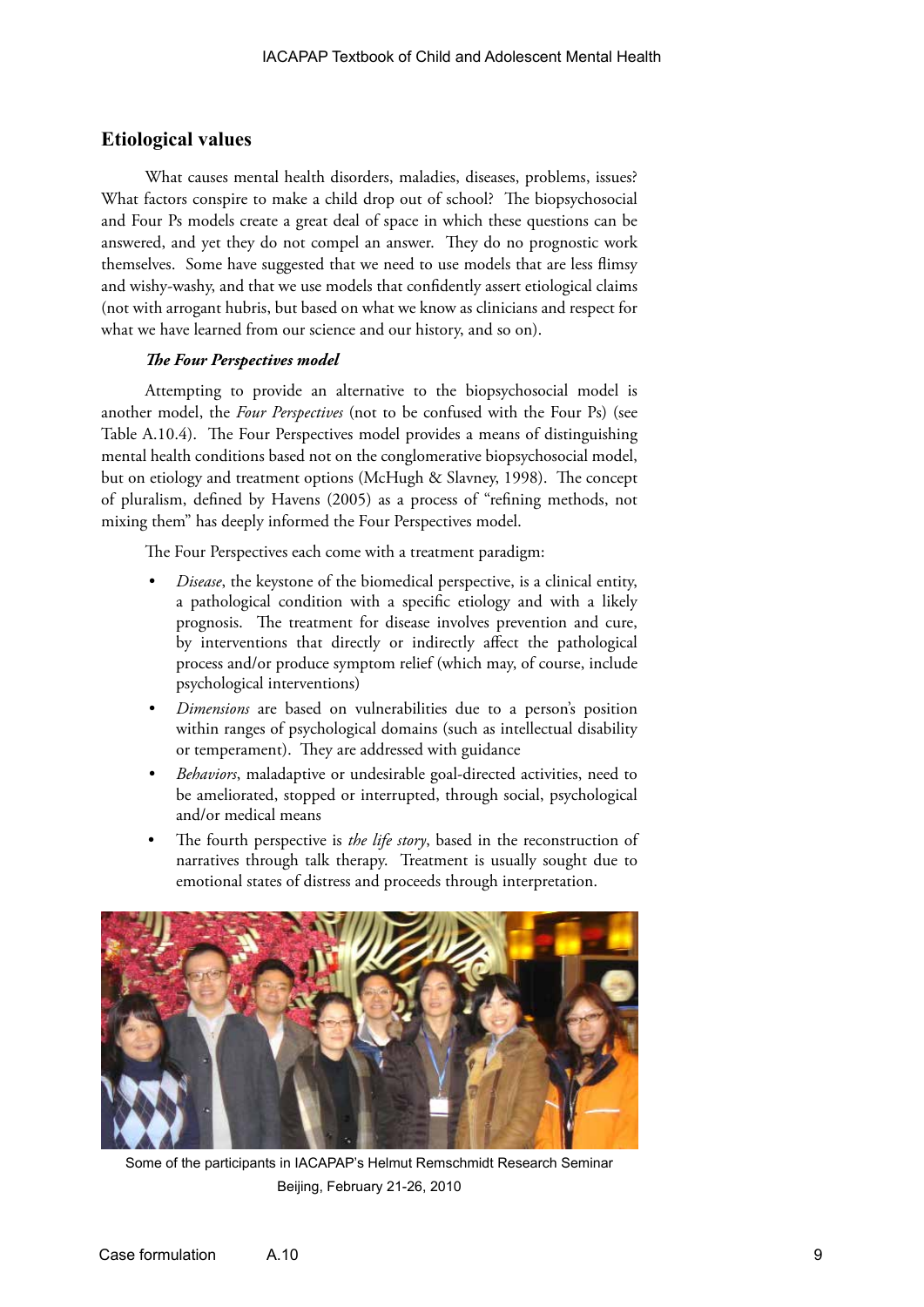McHugh (2005) points to the potential adverse effects of each intervention. As they note, all medications can be toxic; guidance can be paternalistic; stopping can be stigmatizing; and interpretations can be hostile. By making the assessment and acknowledgement of potential adverse effects a cornerstone of the formulation, mental health professionals can collaborate more fully with the patient and family in a transparent and compassionate way.

In a previous publication (Henderson & Martin, 2007), we added another category, *requirement*, to be included in the Four Perspectives formulation. The *requirement* is what is needed for the intervention. For a biomedical cure to be effective there must be an assessment of compliance or adherence to treatment. With guidance, there must be identification of developmental potential, which the guidance can develop. For example, in working with a patient with intellectual disability, intellectual, vocational and occupational strengths must be assessed. Changing behavior requires a will to change, whether this is intuitive, as in the case of a boy who wishes to stop smoking marijuana and has moved from precontemplation into contemplation, or cultivated through a system of positive and negative reinforcement. And for interpretations to be effective, the patient's insight needs to be appraised.

A formulation based on the Four Perspectives would take as its conceptual point of origin a conviction about the patient's presentation, which would remain adaptable within the overall formulation, and which would then guide the formulation towards specific interventions. One advantage of the Four Perspectives is that they make "explicit aspects of reasoning about patients that are often left implicit or vague"(McHugh & Slavney, 1998).

The pluralistic formulation would proceed as the mental health professional ascertains which categories, perspectives or dimensions best describe the child's

| <b>PERSPECTIVE</b>                        | <b>TREATMENT</b> | <b>PROBLEM/CRITIQUE</b>           | <b>REQUIREMENT</b>   |
|-------------------------------------------|------------------|-----------------------------------|----------------------|
| <b>Disease</b><br>What a patient has      | Cure             | Medicines can be toxic            | Compliance           |
| <b>Dimension</b><br>What a patient is     | Guide            | Guidance can be<br>paternalistic  | Location of strength |
| <b>Behavior</b><br>What a patient does    | Interrupt        | Stopping can be<br>stigmatizing   | Will to change       |
| <b>Life Story</b><br>What a patient wants | Re-script        | Interpretations can be<br>hostile | Insight              |
| *adapted from McHugh and Slavney (1998)   |                  |                                   |                      |

**Table A.10.4 The Four Perspectives\***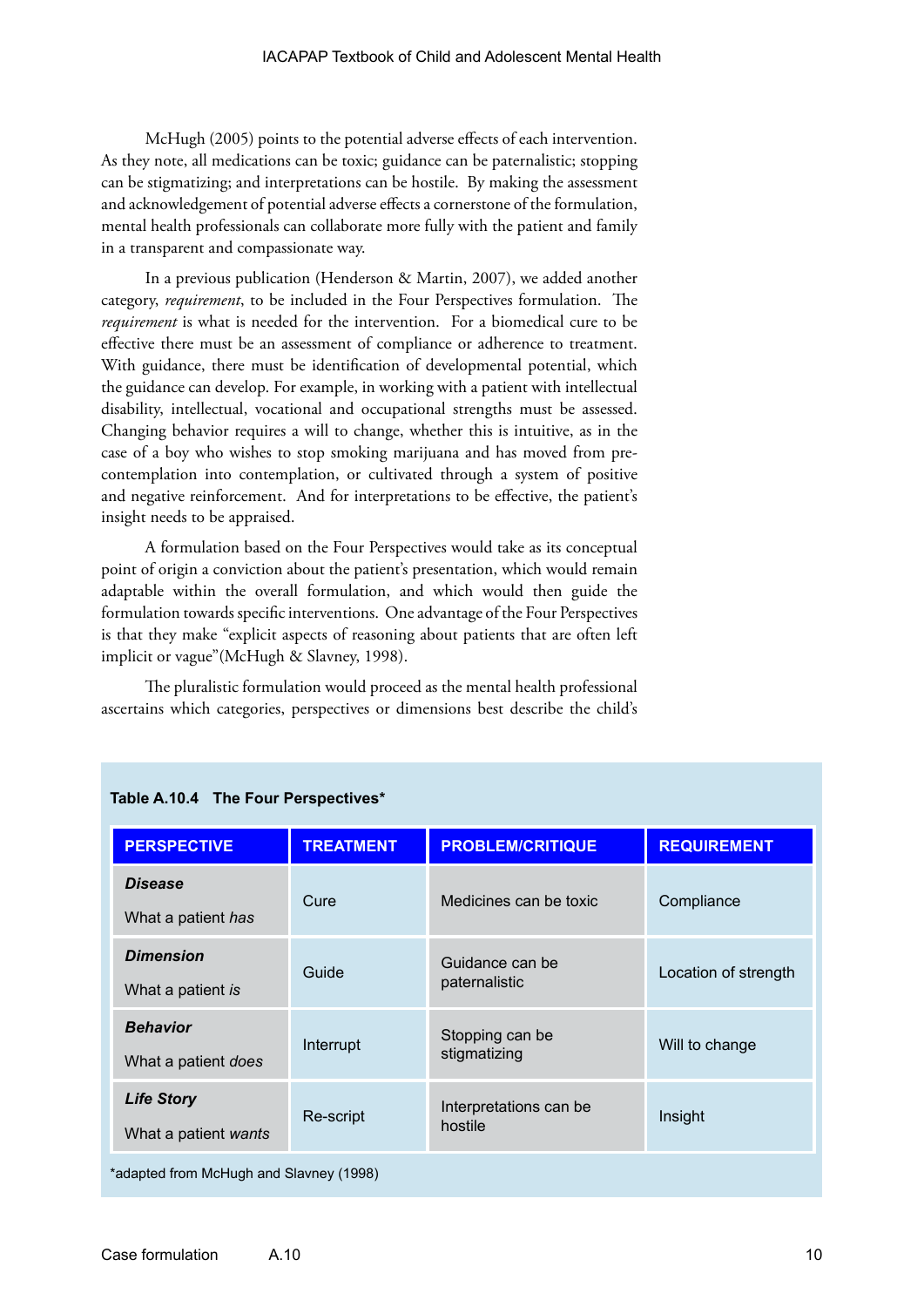condition; the formulation would then explain how the mental health professional engages in appropriate, directed treatment, having assessed the requirements and acknowledged the concerns.

The biological approach (the disease model) has a better fit with conditions like bipolar disorder, schizophrenia and Rett Syndrome than it does with grief. The behavioral approach, which targets known harmful behaviors, may be best for substance abuse (although, of course, medical interventions directed towards addiction as a disease can be countenanced as supplemental). The *life story model* is geared towards understanding and narrativizing stresses and so would be more helpful for bereavement after loss or stagnation in life's journey.

#### **Culture**

The formulation can integrate the individual with his or her cultural context, without which it may not be possible to understand fully the patient. The cultural formulation itself has several core components:

- The cultural identity of the individual (including self-identified cultural affiliations, languages spoken, and levels of involvement with cultures of origin and host/dominant cultures)
- Cultural explanations of illness (such as local meanings, cultural explanations for symptoms, and idioms to describe illness)
- Cultural adaptations to the environment and stresses (such as specific stresses in the community as well as areas of support in the community, including possible sources of collaboration); and
- Cultural areas of convergence and divergence between the clinician and the individual (American Psychiatric Association, 1994; Pumariega et al, 2013).

Attending to this allows for culturally valid assessments on the part of the clinician, but can also be essential in formulating subsequent plans that are acceptable to the patient (Lewis-Fernández & Díaz, 2002). Culture is everywhere, and children are usually exploring it with vigor. Of all the cultures children participate in, few are more important than the culture of childhood itself. A good formulation will include the child's relationship to this rich culture, including the child's interactions with peers and participation in childhood rituals, and his or her engagement with television, video games, sports, movies and books.

#### **THE USES OF A FORMULATION**

A case formulation is hypothesis-generating and iterative, and can change over time depending upon further clinical encounters, new information and the clinician's evolving understanding of the child. So what purpose does a formulation serve?

 Before focusing on the pragmatics, let us remember that a formulation is a way in which the clinician can understand and explain the patient. As proposed by Jaspers, understanding and explaining may be distinct ways of knowing the patient (Jaspers, [1913]1997). The depth of our understanding of a patient's experience may not explain the etiology of a symptom in a way conducive to treatment, and likewise a model of behavior may not adequately impart the patient's experience of

#### **Stages of change model**

Different people are in different states of readiness for change. Identifying where an individual lies in the process of change allows for a better matching of treatment interventions.

The widely used five stages of change are:

- **• Precontemplation**, when the young person does not see the need to change
- **• Contemplation**: the person acknowledges the need to change but is ambivalent about taking the steps to deal with it or too concerned about the negatives of changing
- **• Preparation**: when individuals are aware of the benefits of changing and take small steps towards it
- **• Action**: the young person is actually taking steps towards significant change
- **• Maintenance**: the young person has achieved change and is able to successfully avoid a relapse

This model was initially developed for substance abuse treatment but is now widely used to describe situations in which behavioural change is sought.

A formulation is a mode of communication and a way in which the clinician can understand and explain the patient.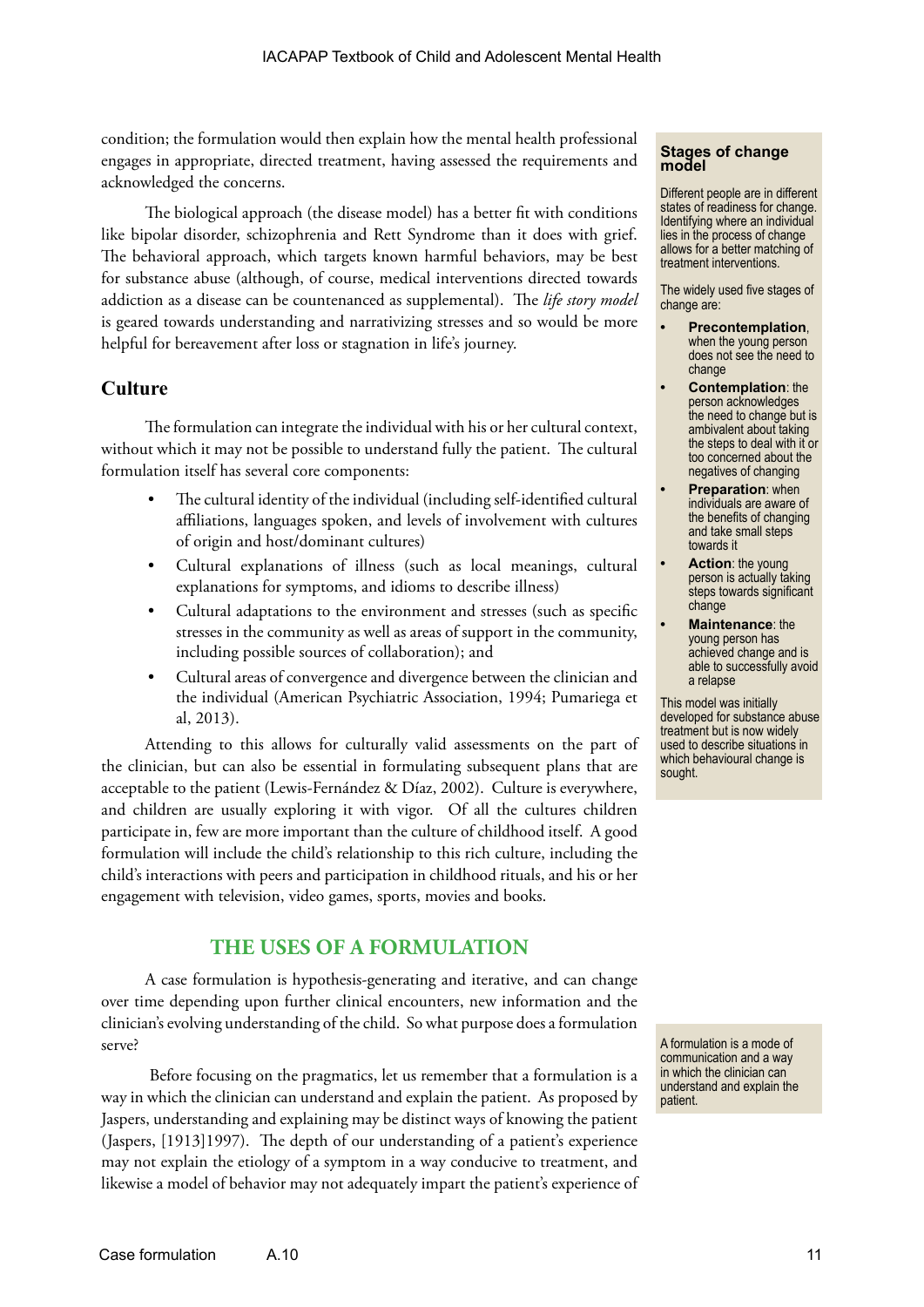that behavior. Nevertheless, formulating a case allows the clinician to balance his or her understanding of the patient and his or her explanations.

Understanding a patient requires an intersubjective appreciation of the patient's experiences, hopes and concerns, and is acquired through listening, talking and interacting with the patient (as well as his or her family and others occupying important roles in his or her world). Explanation of a patient's symptoms and conditions itself has two dimensions: the interpretative task, where psychological, sociological and neurobiological theories are used, ideally in an explicit and evidence-based manner, in order to locate the contributing factors; and the explanatory task, which connects these factors with the patient's experience. Understanding and explanation work in concert.

A formulation, first and foremost, is a mode of communication. The question of its utility then depends upon the audience: consultation letters, discharge summaries; pre-authorization of treatment for an insurance company; for legal purposes etc.

#### **WRITING A CONSULTATION LETTER**

Consultation letters are another area where the case formulation is essential. It is widely believed that poor communication between healthcare professionals is responsible for many problems. In one worrying study, the authors reviewed 150 assessment letters from psychiatrists at a clinic in Rottherham, UK, and discovered that 94% of them did not include a case formulation (Abbas et al, 2013).

What should a consultation letter look like? Keely et al (2002) provide a useful guide.

#### **Information**

- Explain the purpose of the consultation at the outset
- Explain the role the consultation letter will take (for example, what the letter will include, such as historical information, diagnosis, and recommendations for further treatment)
- Include an appropriate case formulation
- Include diagnostic rationale and clear plans for follow-up
- The letter is also a tool for education so may include references and explanations to educate the various potential audiences of the letter.

#### **Pragmatics**

- Know your audience: write the letter with an awareness of who will be reading it (potentially including multiple different professions and parents, lawyers, insurance companies, agencies)
- Remember that your audience may include your patient and his/her family
- Ensure that it will be comprehensible to all your audiences while including the information they need
- Make it clear and organized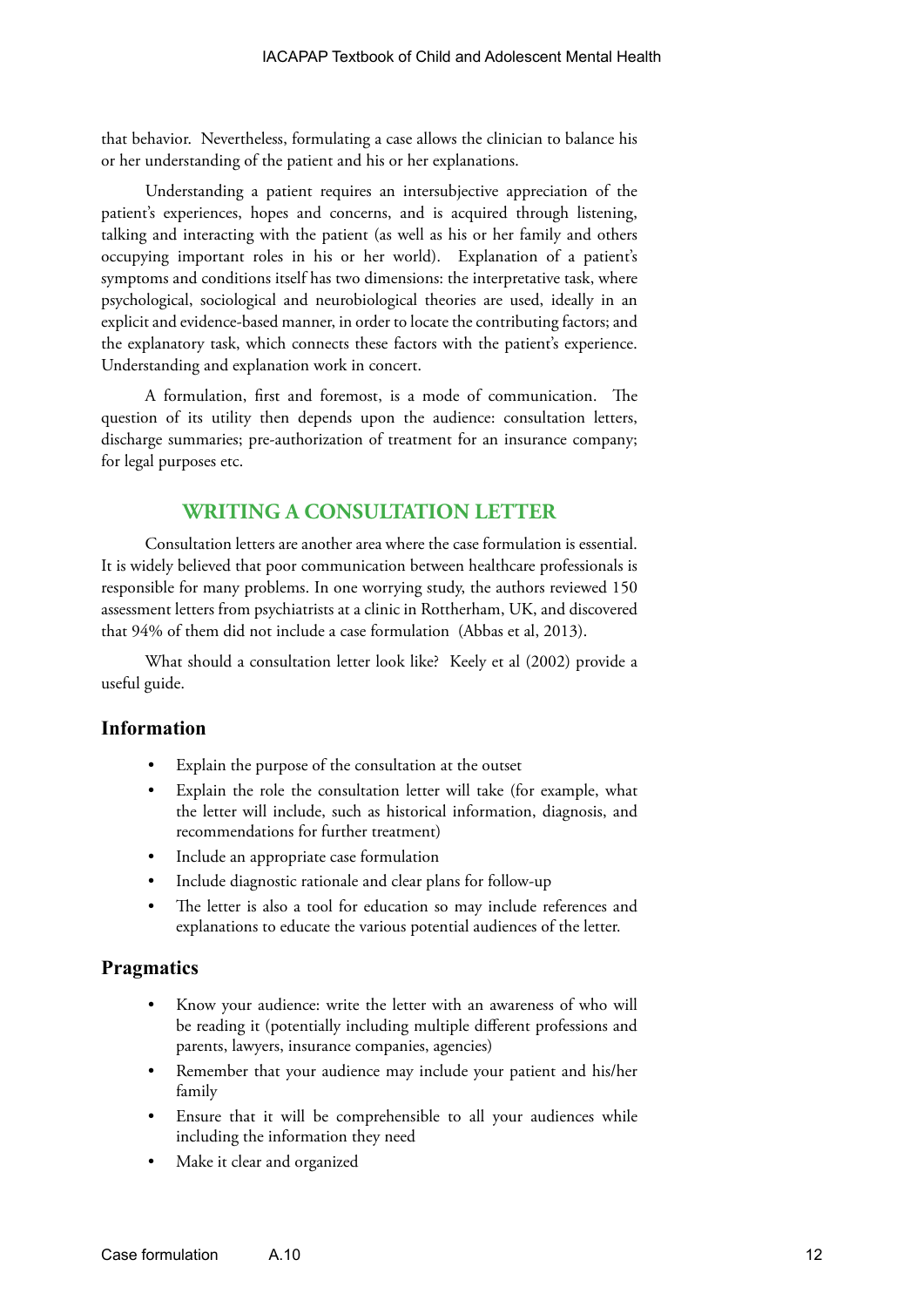

- Readability (and, in the era of computers, scannability): clear paragraphs, bullet points
- Ensure that trainees get experience and feedback on letters.

#### **What should you** *not* **include in a consultation letter?**

Being able to write discreetly about sex, drugs, conflicts with family, and other topics is an important skill to develop, and this raises the broader issue that a formulation requires communication skills that are sensitive to ethical and clinical relationships. A formulation includes these *values* as well as the values of accuracy and veracity; it should convey clinical material in a way that is sensitive to patients, their confidentiality and their privacy; it should not include information that is irrelevant to the current problems.

In this era of Twitter and text messaging, letters should be brief and to the point. Professionals are unlikely to read a letter longer than one or two pages. For example, general practitioners/family physicians would expect in the letter: the psychiatrist's formulation including a provisional diagnosis; an explanation of the patient's condition including what the patient/family have been told; assessment of suicide risk, where appropriate; treatment recommended or provided; follow-up arrangements, if any; and prognosis, if possible. (Wright, 1997)

#### **CHILDREN AND FORMULATIONS**

The models for case formulation have typically been derived from adult psychiatry. Although child and adolescent psychiatry has offered much to adult psychiatry, and vice versa, the mantra that children are not simply 'little adults' is nowhere more true than in the mental health and experience of youngsters.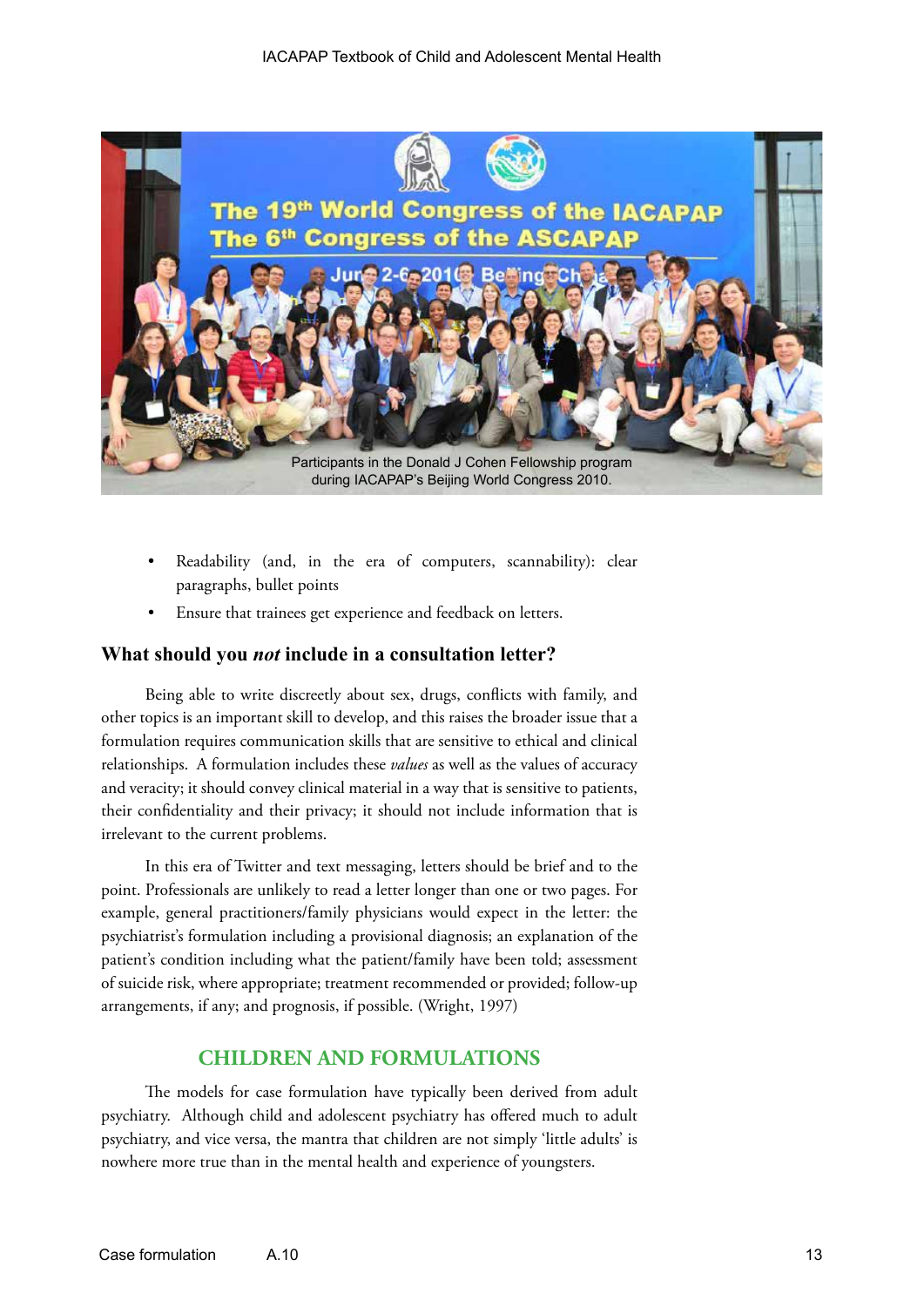#### **How do we specifically adapt formulations for children?**

#### *Jargon*

The language of the formulations needs to be precise and relevant to the child's life. This means resisting reliance on jargon, with a cautious use of terminologies that might be derived and more epidemiologically justified in adult populations. Children are frequently referred for mental health evaluation, including from other mental health professionals, for "auditory hallucinations", not necessarily because they are having auditory hallucinations but because they may have answered "yes" to questions that are, for them, vague and strange, that possibly approximate their experience, or that are answered concretely ("do you hear voices?"). Although the referral may warrant expert evaluation, the subsequent formulation should resist using *auditory hallucination* unless that precise term is clinically warranted, and not, for example, when the child is lying in bed, trying to go to sleep, and spooked by vivid memories of a horror film watched the night before.

#### *The chief complaint*

This is usually a single line or a symptom, but with children who are brought in by adults, it would be worth considering assessing two chief complaints: the chief complaint of the adults and the chief complaint of the child (which, it is true, will often be "I don't know")

#### *Explicitly including family and school as separate categories*

Although this might also be good for adult patients (with a focus on employment rather than school), these realms should be explicitly and comprehensively evaluated in children, and thus may merit sections of their own, rather than subsections of 'social' in a formulation. Stressors in the family and school can reflect a child's symptoms, exacerbate them, or, indeed, be fundamentally etiological. In fact, there are no situations in which a child's presentation for services does not reflect difficulties in one or both of these realms, whether the child is reacting to stressors, posing challenges to these domains with his or her behavior, or where his or her symptoms are exacerbated by what he or she is experiencing at home or at school.

#### *Development*

Children deserve an assessment of development that is not cursory. Much of a child mental health professional's diagnosis and treatment planning is predicated on what is typical or atypical at that child's age and how the presenting symptoms will affect subsequent development.

Development is often put into its own section of the formulation, but this may run the risk of allowing a brief synopsis of broad developmental stages without integrating development specifically and thoughtfully into all aspects of the formulation. This can be challenging because, for example, often there is a gestalt sense of whether hyperactivity or moodiness are deemed excessive, and because sometimes fairly 'typical' behaviors coalesce to produce a constellation of symptoms that would be detrimental.

See the Appendix for an example of formulation focussing on different aspects and acording to different models.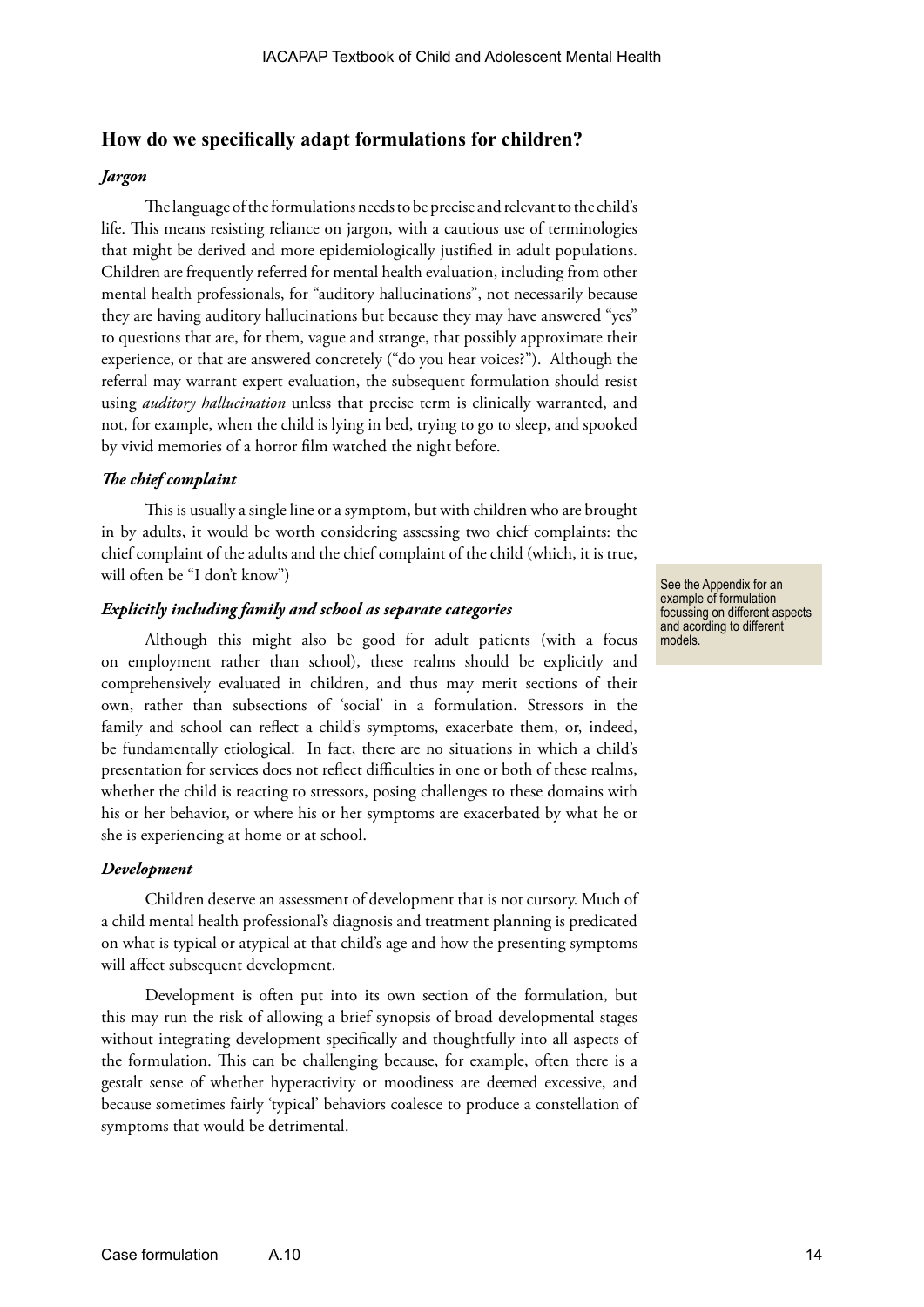#### *Models of development*

A formulation that is not book-length cannot run stage by stage through, for example, Freud, Erikson, and Piaget; the formulation requires making choices. In this regard, as well as others, children suffer from the frictions and misunderstandings of different mental health professions and theoretical orientations. Using or thinking through various paradigms does not necessarily imply allegiance and dogmatism. This is not to say that all models of development are equally right, but the capacity to invoke or countenance different models should not be based on professional competition. Although everybody changes over time, children are in a whirlwind of growth and maturation, accumulating language and skills, experimenting with their expanding world, gaining mastery over tasks while being introduced to more complicated ones on a daily basis. This process is not straightforward and may be better viewed as a punctuated evolution than as a smooth and even progression; the course charted by the developing child depends on biological factors, family constellation and social circumstances. Nevertheless, a basic appreciation of expected norms can situate the child and alert the clinician to delays and disorders. In light of this, a useful tool for the formulation can be an assessment of the child's tasks in terms of motor, cognitive and social development, based on models including Piaget's stages of cognitive development and Erikson's tasks. Expressing the child's development in these terms in the formulation will have additional longitudinal value, just as growth charts map a child's physical trajectory.

#### *The individual focus of case formulations*

Children can be the canaries in the coal mine. Profound family stressors may become manifest in the child's behavior, and knowing that these need to be addressed—and how to figure this into the treatment plan—will not only prevent the child from getting unnecessary treatment when better treatments could address the situation, it avoids collusion in a failure to address predisposing and precipitating symptoms.

#### **CONCLUSION**

The formulation is an exciting confluence of ideas, where the values of child and adolescent mental health professionals come together with the patient's experience to create a narrative about that patient leading to treatment. An iterative and adaptive format, the formulation can accommodate different theories and perspectives to explain what is happening to our patients while we strive better to understand them. Despite all these variables, the formulation need not be either intimidating or cumbersome. The science of the formulation is its hypothesis-generating format, modifiable with new information, in service of causal explanations. The art of the formulation is not instantaneously pinning down the right diagnosis, but rather providing a thoughtful, sympathetic portrait of a child in the world.

Do you have questions? Comments?

Click here to go to the Textbook's Facebook page to share your views about the chapter with other readers, question the authors or editor and make comments.

**PLEASE GO TO APPENDIX A.10.1 [FOR SELF-DIRECTED](https://www.facebook.com/pages/IACAPAP-Textbook-of-Child-and-Adolescent-Mental-Health/249690448525378)  LEARNING EXERCISES AND SELF-ASSESSMENT QUESTIONS**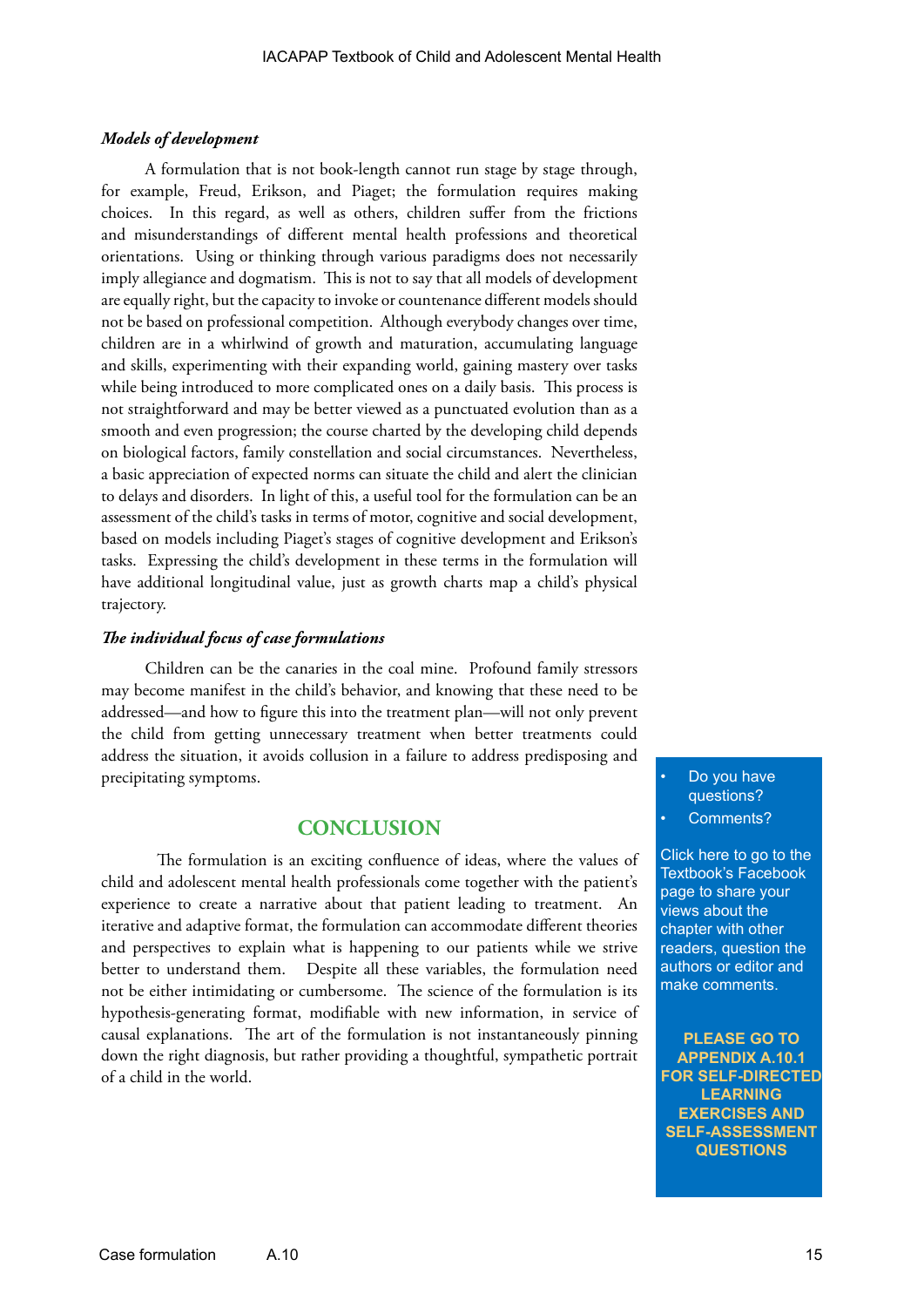#### **REFERENCES**

- Abbas MJ, Premkumar L, Goodarzi A, Walton R (2013). Lost in documentation: a study of case-formulation documentation in letters after outpatient assessment. *Academic Psychiatry* 37:336-338.
- American Psychiatric Association (1994). Diagnostic and Statistical Manual of Mental Disorders, Fourth Edition (DSM-IV). Washington, DC: American Psychiatric Association.
- American Psychiatric Association (2000). *Diagnostic and Statistical Manual of Mental Disorders,* Fourth Edition, Text Revision. Washington, DC: American Psychiatric Association.
- Bloom SW (2005). The relevance of medical sociology to psychiatry: A historical view. *The Journal of Nervous and Mental Diseases* 193:77-84.
- [Centers for Disease Control and Prevention.](http://www.cdc.gov/mmwr/preview/mmwrhtml/mm5439a3.htm) *Mental Health [in the United States: Health Care and Well Being](http://www.cdc.gov/mmwr/preview/mmwrhtml/mm5439a3.htm)  [of Children with Chronic Emotional, Behavioral,](http://www.cdc.gov/mmwr/preview/mmwrhtml/mm5439a3.htm)  [or Developmental Problems—United States, 2001](http://www.cdc.gov/mmwr/preview/mmwrhtml/mm5439a3.htm)*. *[Morbidity and Mortality Weekly Report](http://www.cdc.gov/mmwr/preview/mmwrhtml/mm5439a3.htm)*, 2005 Oct 7; [54\(39\):985-9.](http://www.cdc.gov/mmwr/preview/mmwrhtml/mm5439a3.htm)
- Engel GL (1980) The clinical application of the biopsychosocial model. *American Journal of Psychiatry* 137:535-544.
- Freedman AM (1995). The biopsychosocial paradigm and the future of psychiatry. *Comprehensive Psychiatry* 36:397- 406.
- [Gabbard GO, Kay J \(2001\). The fate of integrated treatment:](http://journals.psychiatryonline.org/article.aspx?Volume=158&page=1956&journalID=13)  [Whatever happened to the biopsychosocial](http://journals.psychiatryonline.org/article.aspx?Volume=158&page=1956&journalID=13)  psychiatrist? *[American Journal of Psychiatry](http://journals.psychiatryonline.org/article.aspx?Volume=158&page=1956&journalID=13)*. 158:1956- [1963.](http://journals.psychiatryonline.org/article.aspx?Volume=158&page=1956&journalID=13)
- Ghaemi SN (2003). *The Concepts of Psychiatry: A Pluralistic Approach to the Mind and Mental Illness*. Baltimore: The Johns Hopkins University Press.
- Ghaemi SM (2009). *The Rise and Fall of the Biopsychosocial Model*. Baltimore: The Johns Hopkins University Press.
- Greene RW, Ablon JS (2005). *Treating Explosive Kids: The Collaborative Problem Solving Approach.* New York: Guilford Press.
- Greene RW, Ablon JS, Hassuk B et al (2006). Use of collaborative problem solving to reduce seclusion and restraint in child and adolescent inpatient units. *Psychiatric Services* 57:610-612.

[Grunebaum H \(2003\). Biopsychosocial psychiatry.](http://journals.psychiatryonline.org/article.aspx?articleid=175984) *American [Journal of Psychiatry](http://journals.psychiatryonline.org/article.aspx?articleid=175984)*. 160:186.

- Havens L (2005). *Psychiatric Movements: From Sects to Science.* New Brunswick : Transaction Publishers.
- Havighurst SS, Downey L (2009). Clinical reasoning for child and adolescent mental health practitioners: The Mindful formulation. *Clinical Child Psychology and Psychiatry* 14:251-271.
- Henderson SW, Martin A (2007). Formulation and integration. In A Martin & FR Volkmar (eds) *Lewis's Child and Adolescent Psychiatry: A Comprehensive Textbook, 4th ed*. Philadelphia, PA: Lippincott, Williams & Wilkins.
- Jaspers K (1997 [1913]) *General Psychopathology, Volume 1*. Translated J Hoenig and Marian W Hamilton. Baltimore: The Johns Hopkins University Press.
- Jellinek MS, McDermott JF (2004). Formulation: Putting the diagnosis into a therapeutic context and treatment plan. *Journal of the American Academy of Child and Adolescent Psychiatry* 43:913-916.
- Keely E, Dojeiji S, Myers K (2002). Writing effective consultation letters: 12 tips for teachers. *Medical Teacher* 24:585-589.
- Lewis-Fernández R, Díaz N (2002). The cultural formulation: A method for assessing cultural factors affecting the clinical encounter. *Psychiatric Quarterly*, 73:271-295.
- McHugh PR (2005). Striving for coherence: psychiatry's efforts over classification. *Journal of the American Medical Association* 293:2526-2528.
- McHugh PR (2005). *The Mind Has Mountains*. Baltimore: The Johns Hopkins University Press.
- McHugh PR, Slavney PR (1998). *The Perspectives of Psychiatry* (2nd ed). Baltimore:The Johns Hopkins University Press.
- McLaren N (1998). A critical review of the biopsychosocial model. *Australian and New Zealand Journal of Psychiatry* 32:86-92.
- Meyer A (1948). *The Commonsense Psychiatry of Dr. Adolf Meyer*. New York: McGraw-Hill.
- [Pumariega AJ, Rothe E, Mian A et al \(2013\). Practice parameter](http://download.journals.elsevierhealth.com/pdfs/journals/0890-8567/PIIS0890856713004796.pdf)  [for cultural competence in child and adolescent](http://download.journals.elsevierhealth.com/pdfs/journals/0890-8567/PIIS0890856713004796.pdf)  psychiatric practice. *[Journal of the American Academy of](http://download.journals.elsevierhealth.com/pdfs/journals/0890-8567/PIIS0890856713004796.pdf)  [Child & Adolescent Psychiatry](http://download.journals.elsevierhealth.com/pdfs/journals/0890-8567/PIIS0890856713004796.pdf)* 52:1101-1115.
- Tauber AA (2005). Medicine and the call for a moral epistemology. *Perspectives in Biology and Medicine* 48: 42-53.
- [Vaillant GE \(2012\). Lifting the field's "repression" of defences.](http://psychiatryonline.org/data/Journals/AJP/24848/885.pdf)  *[American Journal of Psychiatry](http://psychiatryonline.org/data/Journals/AJP/24848/885.pdf)* 169:885-887.
- Winters NC, Hanson G, Stoyanova V (2007). The case formulation in child and adolescent psychiatry. *Child and adolescent psychiatric clinics of North America*, 16:111-132.
- [Wright AF \(1997\). What a general practitioner can expect](http://apt.rcpsych.org/content/3/1/25.full.pdf)  [from a consultant psychiatrist.](http://apt.rcpsych.org/content/3/1/25.full.pdf) *Advances in Psychiatric [Treatment](http://apt.rcpsych.org/content/3/1/25.full.pdf)* 3:25-32.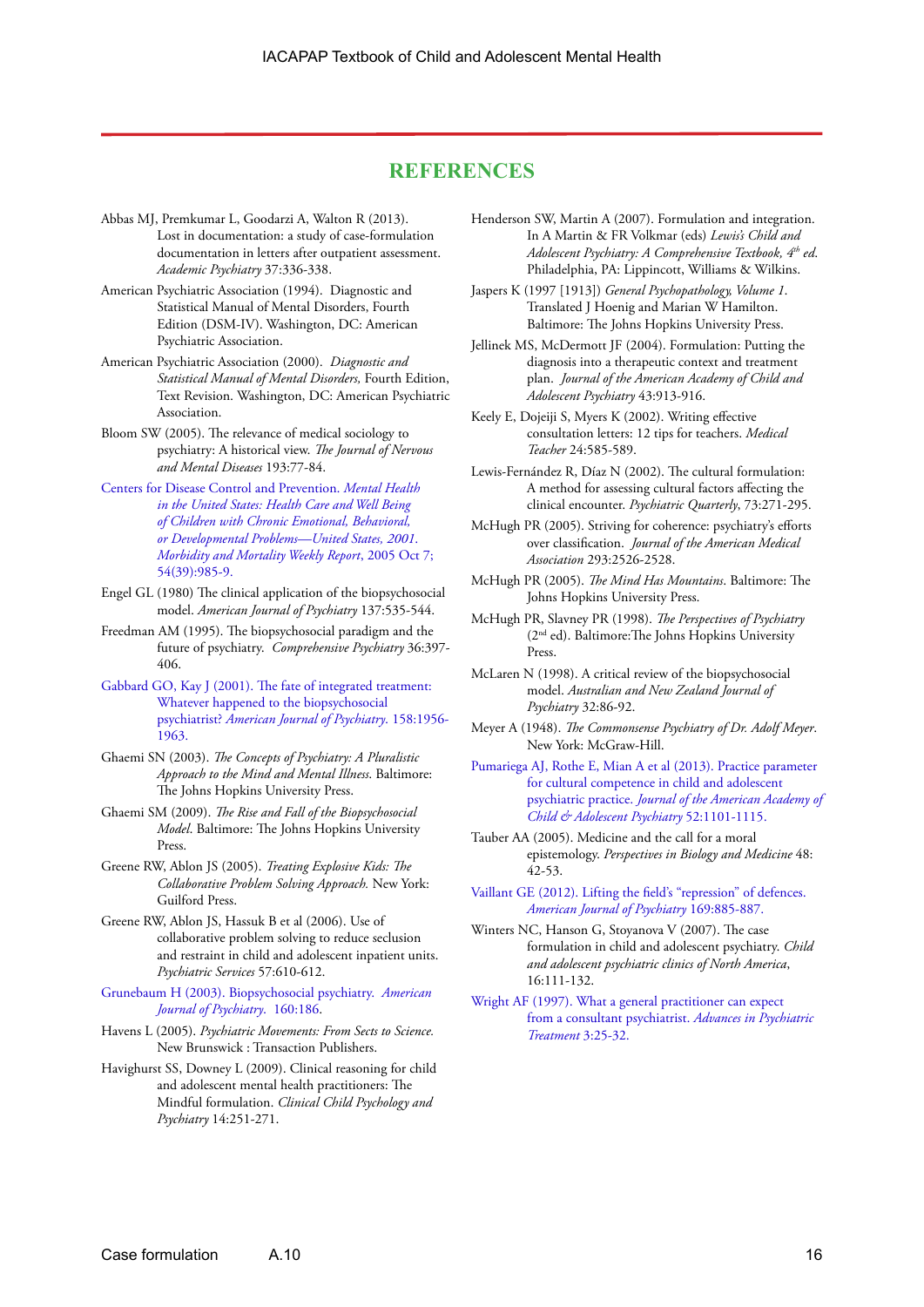# **Appendix A.10.1**

#### **EXERCISES**

Read this case vignette and write:

- 1. A formulation following the biopsychosocial model focusing on risk for a clinically significant depressive disorder
- 2. A formulation following the Four Ps model focusing on suicidality
- 3. A letter to the referring professional outlining the result of your evaluation and your recommendations.

See model responses in the next pages.

#### **A CASE, FORMULATED**

#### *A composite case is presented, followed by a biopsychosocial formulation focusing on risk factors for depression, and a Four Ps formulation focusing on suicidality.*

A fourteen year old girl, Sara, comes to the clinic after trying to swallow a handful of lithium tablets during an argument with her father. She was stopped by her father and then threw the pills on the floor.

Her chief complaint when she meets you is that that she is depressed and angry. She says she was angry that her father wanted her to go back to her hometown to live with her mother. Her father had become increasingly frustrated that Sara was smoking so much marijuana and failing at school. Sara says that her depressed mood preceded coming to live with her father. She says she has had months of trouble falling asleep because she's ruminating on her day's failures, and then can't wake up because she's exhausted after a long night of tossing and turning. She says she can't concentrate in her new school, which is why she says she leaves school every day to smoke marijuana. She says it helps her focus and relax and is the one time she enjoys being her new friends. She misses being with her old friends. She says that she has no desire to die right now, but that when she gets really upset she thinks about wanting to be gone forever, particularly because her parents would be sorry and would miss her.

Her father adds that she has been irritable for about two months since joining him in the city and that she wasn't like this as a little girl. He says that it has been worsening recently as her school performance has worsened. He says that during arguments she has said with increasing vigor that she wishes she weren't alive. He took her to a doctor who prescribed lithium for mood lability, irritability and depressed symptoms. Neither Sara nor her father report that she has ever had any psychotic episodes or manic symptoms, although she has been anxious at times, just like her mother was. Her father says that he has no psychiatric history but her mother was "moody" and tried to kill herself when he first said he was leaving for the city.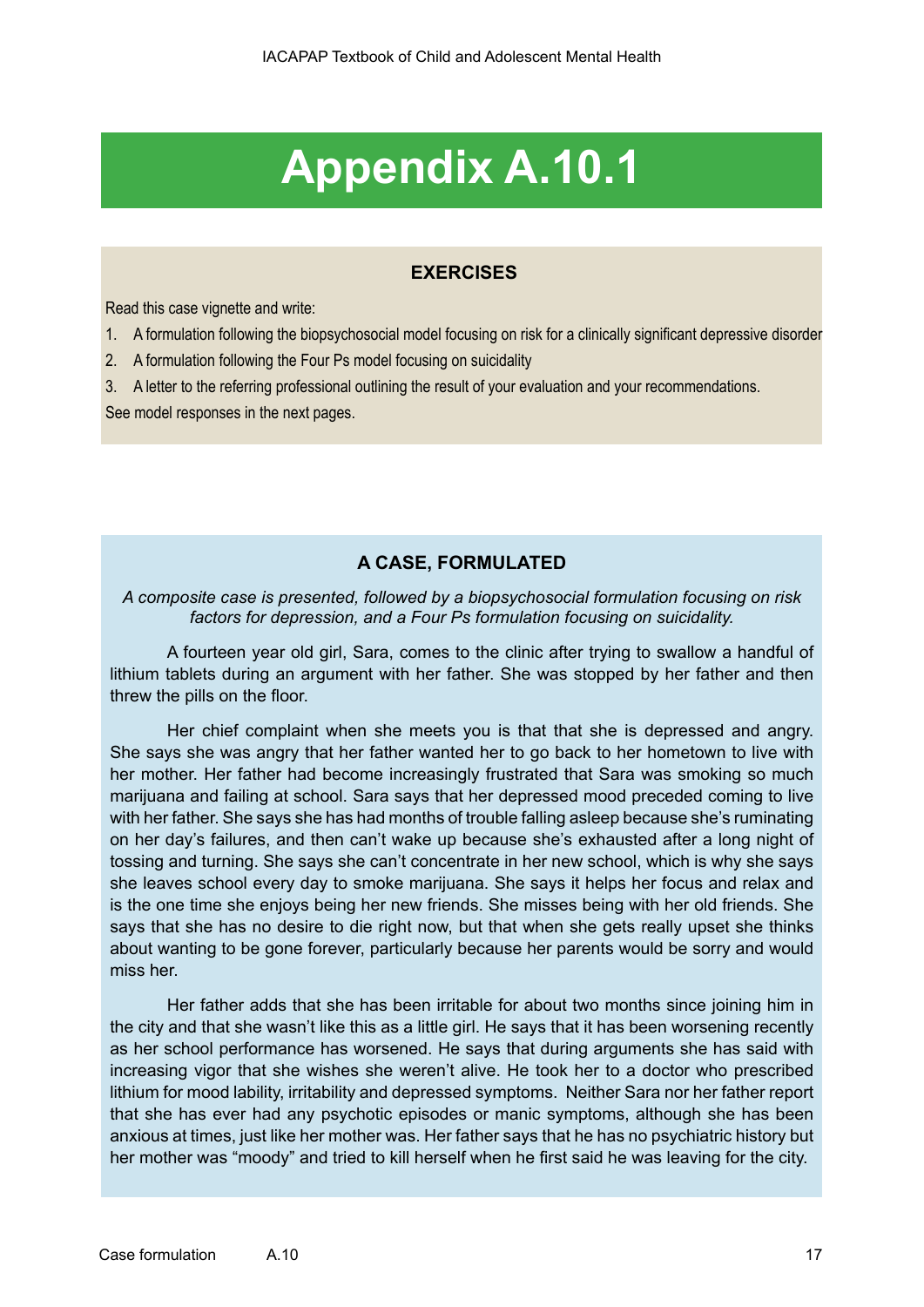#### **Biopsychosocial formulation focused on risk for a clinically significant depressive disorder**

Sara is a fourteen year old girl with symptoms of depression, including depressed mood and irritability, trouble sleeping, poor concentration, negative ruminations and a recent interrupted suicide attempt. Biological risks for a depressive disorder include a family history of mood lability; substance abuse, which may be exacerbating her depression or her performance in school; and lithium toxicity. Psychological factors include ongoing distress over her parents' separation, feeling trapped between them, and school failure. Social factors include decreased supervision now that she has moved to live with her father, distance from her old friends and family, and conflict with new friends at school.

#### **A Four Ps formulation for suicidality**

Sara is a fourteen year old girl with symptoms of depression and a recent suicide attempt. Predisposing factors for suicidality include her mother's history of suicide attempts; Sara's suicidal ideation, expressed as threats during arguments with her father; having less supervision and being in a new, isolating environment. Precipitating factors include the stresses of moving to a new city, being in a new school, and a fight with her father. Perpetuating factors include insufficient treatment and worsening depressive symptoms. Protective factors include strong social relationships prior to the move, which can be developed, and a willingness to start new treatments.

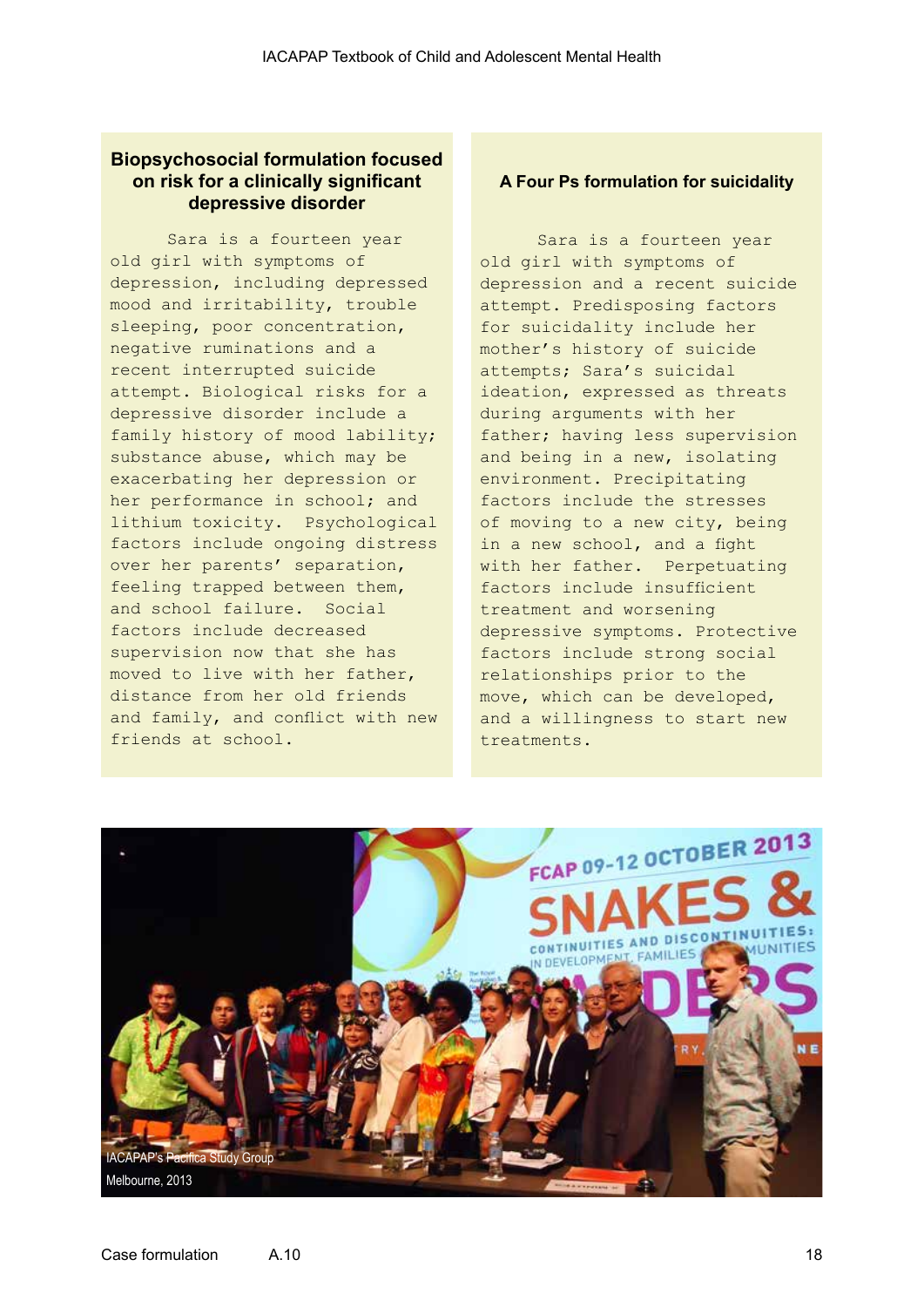#### **Letter from the child psychiatrist to the referring family physician**

January 20, 2014

Dear Dr NN,

Thank you for referring Sara, a 14 year old girl living with her father, for evaluation of her suicidality. I saw her on her own and together with her father on two occasions. I also spoke with one of her teachers.

Sara describes having been unhappy and cranky for some months, smoking marijuana daily and not doing well at school. Father confirmed these behaviours and said they were having increasing arguments because of his concern about her using marihuana and wanting her to stop. Following one of these arguments she tried to poison herself with lithium tablets (prescribed by another physician) in the presence of her father. She denied having a current plan to harms herself. This resulted in the referral. Sara was described by her teacher as finding it hard to settle in the new school, having few friends and drifting towards troublemakers.

Sara is an only child. Parents divorced several years ago following considerable marital disharmony and after father deciding to come to live in the city. Sara used to spend the holidays with her father and requested to live with him two months ago. Relationship between Sara and her mother had been strained for some time. Her father says that he has no psychiatric history but her mother was 'moody' and tried to kill herself when he first said he was leaving for the city.

Sara was born following a normal pregnancy and delivery. Milestones were average and she was described as a bright, happy and cooperative child. She was average at school and had a few friends. Menarche was at age 12. Her behaviours seemed to change at that point: she became moody, had frequent arguments with her mother and began to challenge limits.

Sara presented as well groomed, appropriately dressed young woman who looked older than her age. She was articulate and able to give a good history. However, there was obvious tension between her and her father. When seen on her own, Sara was articulate and able to give a good history. She described having been unhappy every Purpose of the consultation

> Summary of the history

> Summary of the family situation

Brief developmental history

Summary of MSE